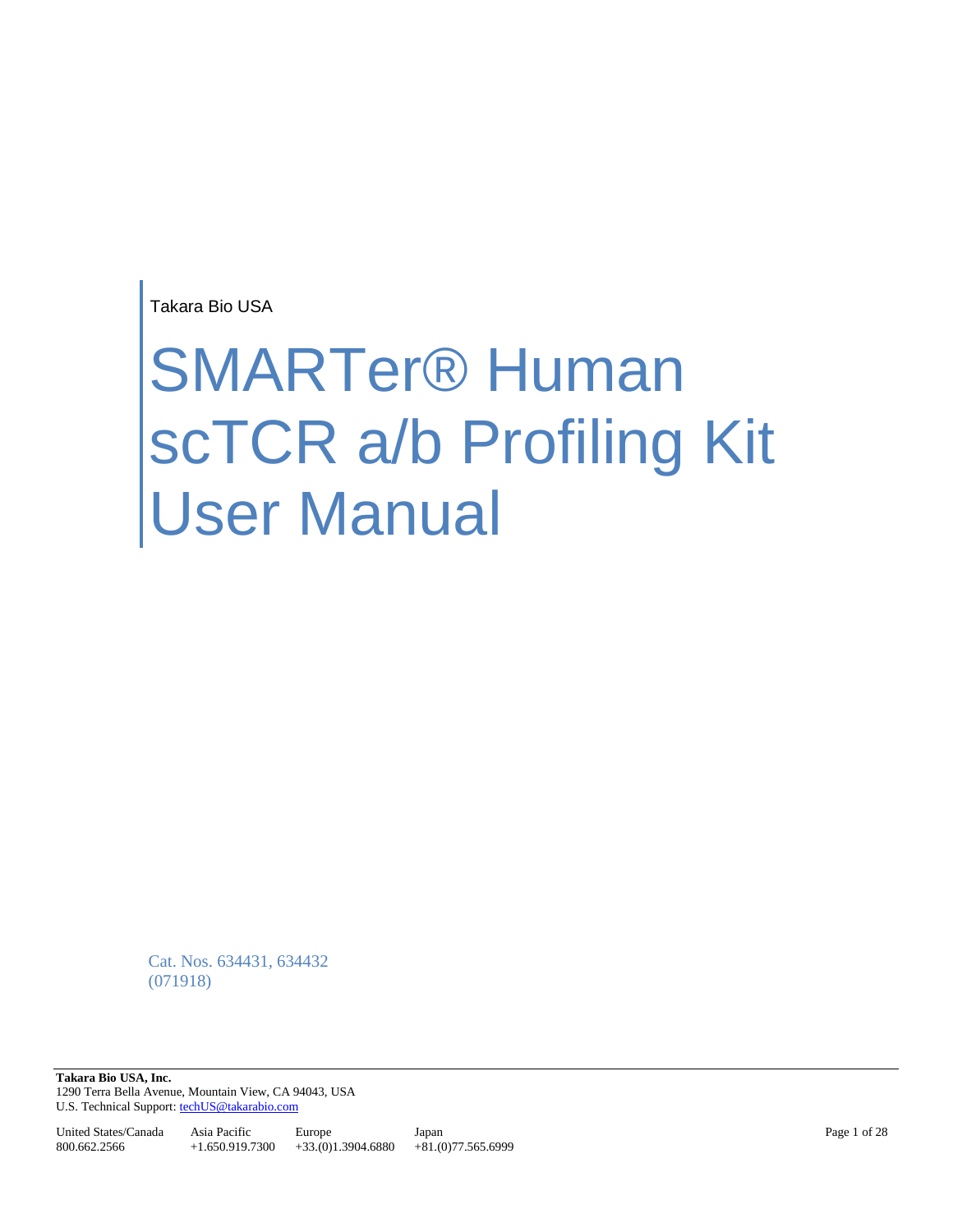# **Table of Contents**

| I.        |                                                                                         |  |
|-----------|-----------------------------------------------------------------------------------------|--|
| Π.        |                                                                                         |  |
| Ш.        |                                                                                         |  |
| IV.       |                                                                                         |  |
| A.        |                                                                                         |  |
| <b>B.</b> |                                                                                         |  |
| C.        |                                                                                         |  |
| V.        |                                                                                         |  |
| A.        |                                                                                         |  |
| <b>B.</b> |                                                                                         |  |
| C.        |                                                                                         |  |
| D.        |                                                                                         |  |
| E.        |                                                                                         |  |
| F.        | Protocol: TCR a/b Amplification and Sequencing Library Generation by Semi-Nested PCR 19 |  |
| G.        |                                                                                         |  |
| H.        |                                                                                         |  |
|           |                                                                                         |  |
|           |                                                                                         |  |
|           |                                                                                         |  |
|           |                                                                                         |  |

# **Table of Figures**

# **Table of Tables**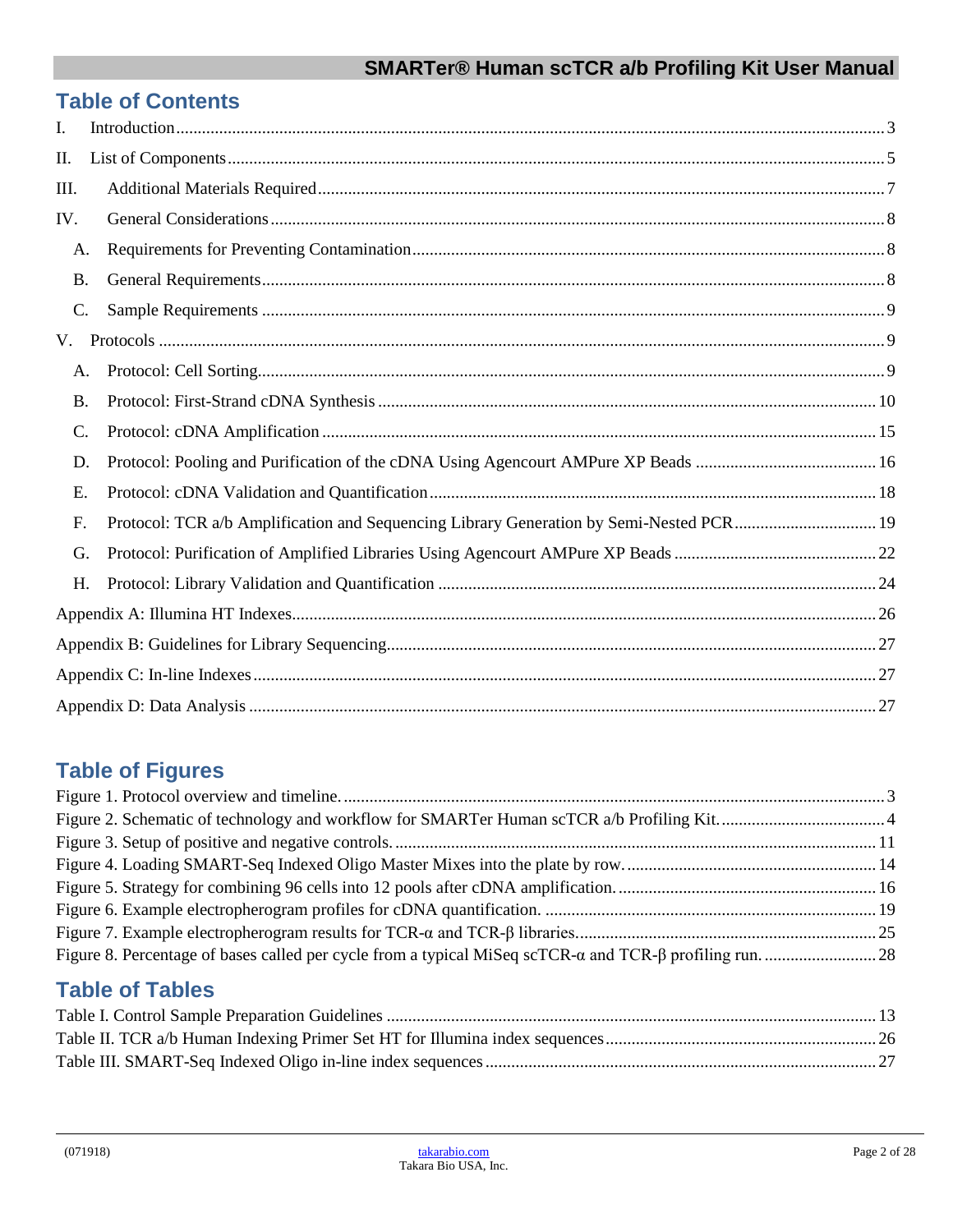# <span id="page-2-0"></span>**I. Introduction**

# **Single-Cell T-Cell Receptor Profiling Using SMART® Technology**

The **SMARTer Human scTCR a/b Profiling Kit** (Cat. No. 634431 and 634432) enables users to analyze T-cell receptor (TCR) diversity from single T cells that have been sorted into a 96-well plate. As the name suggests, the workflow allows generation of libraries that provide information on both alpha- and beta-chain diversity. Included in the kit are primers that incorporate Illumina®-specific adaptor sequences during cDNA amplification. The protocol generates indexed libraries that are ready for sequencing on Illumina platforms.



**Figure** 1**. Protocol overview and timeline.**

<span id="page-2-1"></span>The SMARTer Human scTCR a/b Profiling Kit leverages SMART technology (**S**witching **M**echanism **a**t 5' End of **R**NA **T**emplate) and employs a 5' RACE-like approach to capture complete V(D)J variable regions of TCR transcripts (Figure 2). First-strand cDNA synthesis is dT-primed (RT Primer) and performed by the MMLVderived SMARTScribe™ Reverse Transcriptase (RT), which adds nontemplated nucleotides upon reaching the 5' end of each mRNA template. The SMART-Seq® Indexed Oligos anneal to these nontemplated nucleotides and serve as a template for the incorporation of an additional sequence of nucleotides into the first-strand cDNA by the RT (this is the template-switching step). The eight different SMART-Seq Indexed Oligos provided in the kit each contain a unique six-base in-line index that serves as a cell barcode to allow downstream cell identification after pooling. The additional sequence added to the cDNA by the RT—referred to as the "SMART sequence" serves as a primer-annealing site for subsequent rounds of PCR, ensuring that only sequences from full-length cDNAs undergo amplification.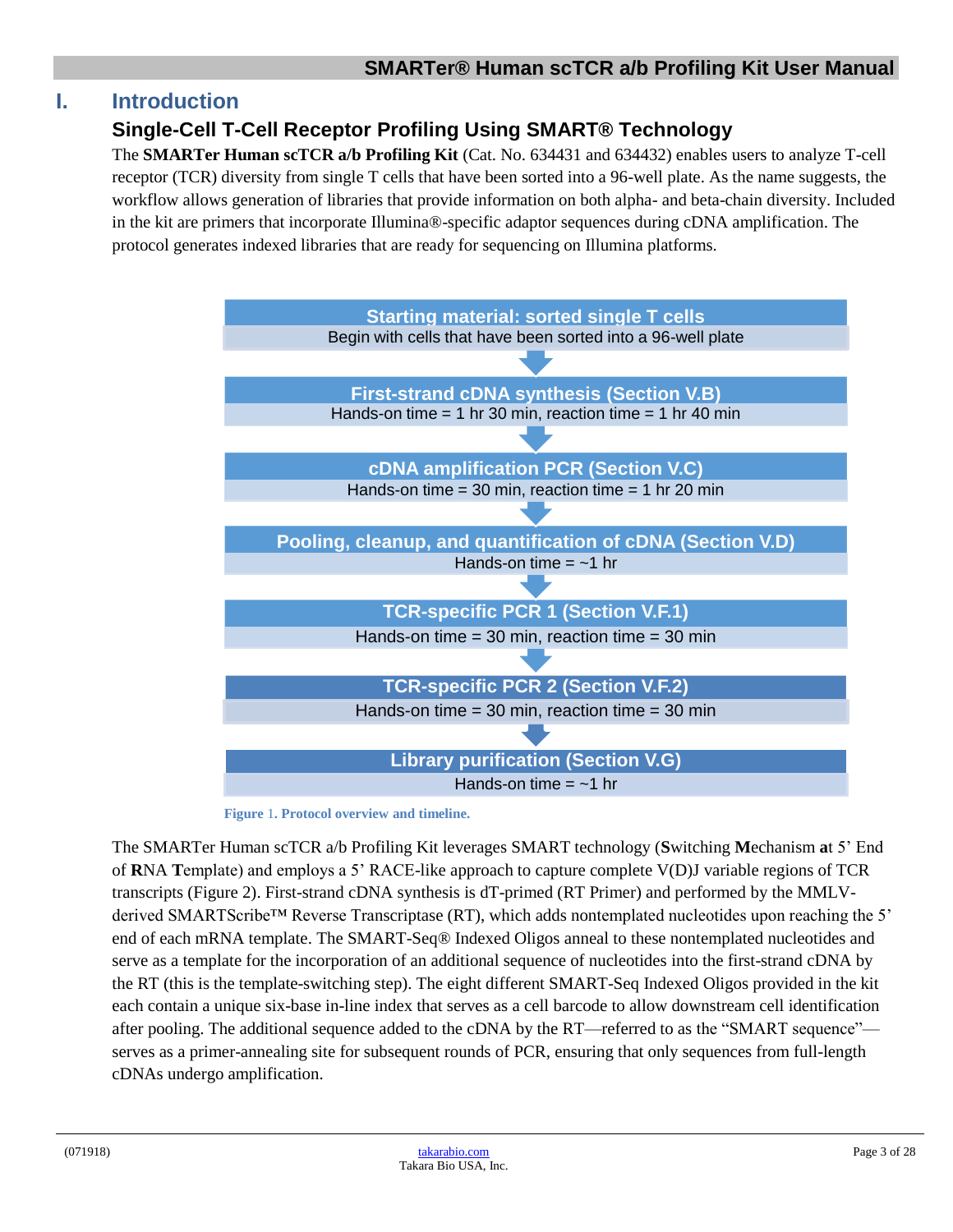Following reverse transcription, amplification of the first-strand cDNA is performed to generate full-length double-stranded cDNA. After pooling and a cleanup step, two rounds of gene-specific PCR are performed in succession to amplify cDNA sequences corresponding to variable regions of TCR-α and/or TCR-β transcripts:

- The first gene-specific PCR uses the amplified double-stranded cDNA as a template and includes a forward primer with complementarity to the SMART sequence—which also incorporates the Illumina Read 2 sequence (TCR Primer 1)—and reverse primers that are complementary to the constant (i.e., nonvariable) region of TCR-α and TCR-β (TCR a/b Human Primer 1). By priming from the SMART sequence and the constant region, the first PCR specifically amplifies the entire variable region and a considerable portion of the constant region of TCR-α and TCR-β cDNA.
- The second gene-specific PCR takes the product from the first PCR as a template and uses a forward primer that binds to the Read 2 sequence added by the previous PCR step. The reverse primers bind in the constant region, internal to the PCR1 primers (TCR a/b Human Primer 2 Reverse HT Index) allowing amplification of the entire variable region and a portion of the constant region of TCR-α and TCR-β cDNA. The forward and reverse primers include adapter and index sequences that are compatible with the Illumina sequencing platform and allow for multiplexing of up to 96 samples in a single flow-cell lane.

Following post-PCR purification, size selection, and quality analysis, the library is ready for sequencing.



#### Single-cell TCR profiling - 96-well plate

<span id="page-3-0"></span>**Figure 2. Schematic of technology and workflow for SMARTer Human scTCR a/b Profiling Kit.**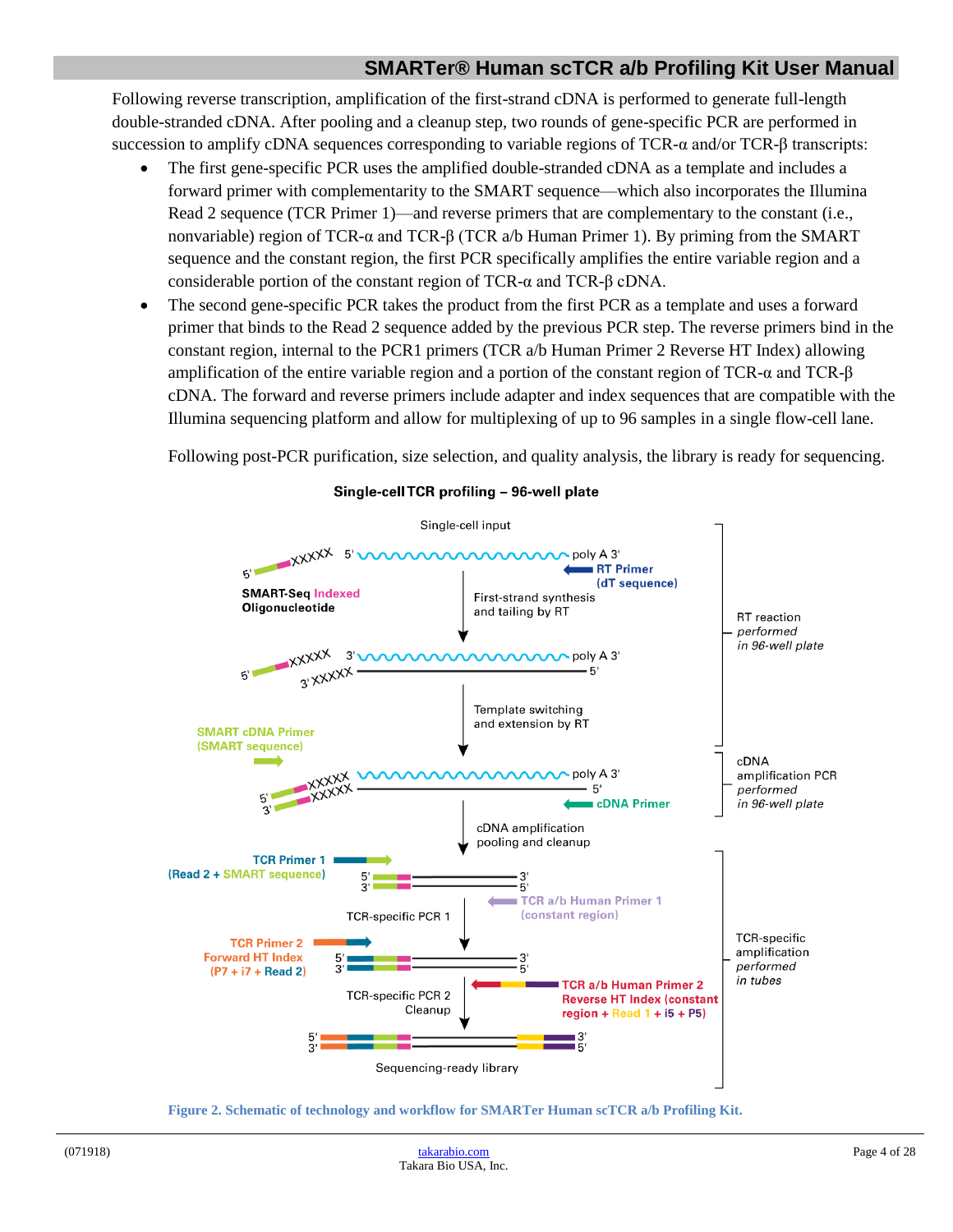# <span id="page-4-0"></span>**II. List of Components**

The SMARTer Human scTCR a/b Profiling Kit consists of the SMARTer Human scTCR a/b Profiling Kit Components (not sold separately) and the TCR a/b Human Indexing Primer Set HT for Illumina (not sold separately). **These components have been specifically designed to work together and are optimized for this particular protocol. Please do not make any substitutions.** The substitution of reagents in the kit and/or a modification of the protocol may lead to unexpected results. The reaction number for each kit specifies the number of cells that can be used to generate TCR-α/-β libraries with the pooling strategy and indexing primers supplied.

| <b>SMARTer Human scTCR a/b Profiling Kit</b> |                                                                                                | Cap color   | 634431<br>$(96$ cells + 2 control<br>pools) | 634432<br>$(480$ cells + 10 control<br>pools) |  |  |  |
|----------------------------------------------|------------------------------------------------------------------------------------------------|-------------|---------------------------------------------|-----------------------------------------------|--|--|--|
|                                              | <b>SMARTer Human scTCR a/b Profiling Kit Components (Not sold separately. Store at -70°C).</b> |             |                                             |                                               |  |  |  |
|                                              | Control Jurkat Total RNA (1 µg/µl)                                                             | Yellow      | 5 µl                                        | $5 \mu$                                       |  |  |  |
|                                              | SMART-Seq Indexed Oligo A (48 µM)                                                              | Pink        | $10 \mu$                                    | $50$ $\mu$                                    |  |  |  |
|                                              | SMART-Seq Indexed Oligo B (48 µM)                                                              | <b>Pink</b> | $10 \mu$                                    | $50$ $\mu$                                    |  |  |  |
|                                              | SMART-Seq Indexed Oligo C (48 µM)                                                              | <b>Pink</b> | $10 \mu$                                    | $50$ µl                                       |  |  |  |
|                                              | SMART-Seq Indexed Oligo D (48 µM)                                                              | <b>Pink</b> | $10 \mu$                                    | $50$ µl                                       |  |  |  |
|                                              | SMART-Seq Indexed Oligo E (48 µM)                                                              | Pink        | $10 \mu$                                    | $50$ µl                                       |  |  |  |
|                                              | SMART-Seq Indexed Oligo F (48 µM)                                                              | Pink        | $10 \mu$                                    | $50$ µl                                       |  |  |  |
|                                              | SMART-Seq Indexed Oligo G (48 µM)                                                              | Pink        | $10 \mu$                                    | $50$ $\mu$                                    |  |  |  |
|                                              | SMART-Seq Indexed Oligo H (48 µM)                                                              | Pink        | $10 \mu$                                    | $50$ $\mu$                                    |  |  |  |
|                                              | <b>SMARTer Human scTCR a/b Profiling Kit Components (Not sold separately. Store at -20°C).</b> |             |                                             |                                               |  |  |  |
|                                              | RT Primer (12 µM)                                                                              |             | $112$ µl                                    | 560 µl                                        |  |  |  |
|                                              | 5X Ultra® Low First-Strand Buffer                                                              | Red         | 250 µl                                      | $1.25$ ml                                     |  |  |  |
|                                              | SMARTScribe Reverse Transcriptase (100 U/µl)                                                   | Purple      | $112$ µl                                    | 560 µl                                        |  |  |  |
|                                              | Nuclease-Free Water                                                                            |             | 2 ml                                        | $10 \mathrm{m}$                               |  |  |  |
|                                              | RNase Inhibitor (40 U/µl)                                                                      | White       | 250 µl                                      | $1.25$ ml                                     |  |  |  |
|                                              | 10X Lysis Buffer                                                                               | Neutral/-*  | 500 µl                                      | $2.5$ ml                                      |  |  |  |
|                                              | Elution Buffer (10 mM Tris-CI, pH 8.5)                                                         |             | 500 µl                                      | $2.5$ ml                                      |  |  |  |
|                                              | cDNA Primer (12 µM)                                                                            |             | $28$ µl                                     | 140 µl                                        |  |  |  |
|                                              | SMART cDNA Primer (12 µM)                                                                      | Green       | $28$ µl                                     | $140$ µl                                      |  |  |  |
|                                              | cDNA Amplification Polymerase                                                                  |             | 56 µl                                       | 280 µl                                        |  |  |  |
|                                              | cDNA Amplification Buffer (2X)                                                                 |             | $1.4$ ml                                    | 7 ml                                          |  |  |  |
|                                              | TCRa Human Primer 1 (12 µM)                                                                    | Orange      | $14$ µl                                     | 70 µl                                         |  |  |  |
|                                              | TCRb Human Primer 1 (12 µM)                                                                    | Orange      | $14$ µl                                     | 70 µl                                         |  |  |  |
|                                              | TCR Primer 1 (12 µM)                                                                           | Green       | $14$ µl                                     | 70 µl                                         |  |  |  |
|                                              | TCR Amplification Polymerase (1.25 U/µl)                                                       | Green       | $30$ $\mu$                                  | $150$ µl                                      |  |  |  |
|                                              | <b>TCR Amplification Buffer (5X)</b>                                                           |             | 300 µl                                      | 1.5 <sub>m</sub>                              |  |  |  |
|                                              | TCR Amplification dNTP Mixture (2.5 mM each)                                                   | White       | 120 µl                                      | 600 µl                                        |  |  |  |

\*Depending on the product size, 10X Lysis Buffer is packaged in a 1.5-ml tube with a neutral cap (Cat. No. 634431) or in an 8-ml bottle (Cat. No. 634432)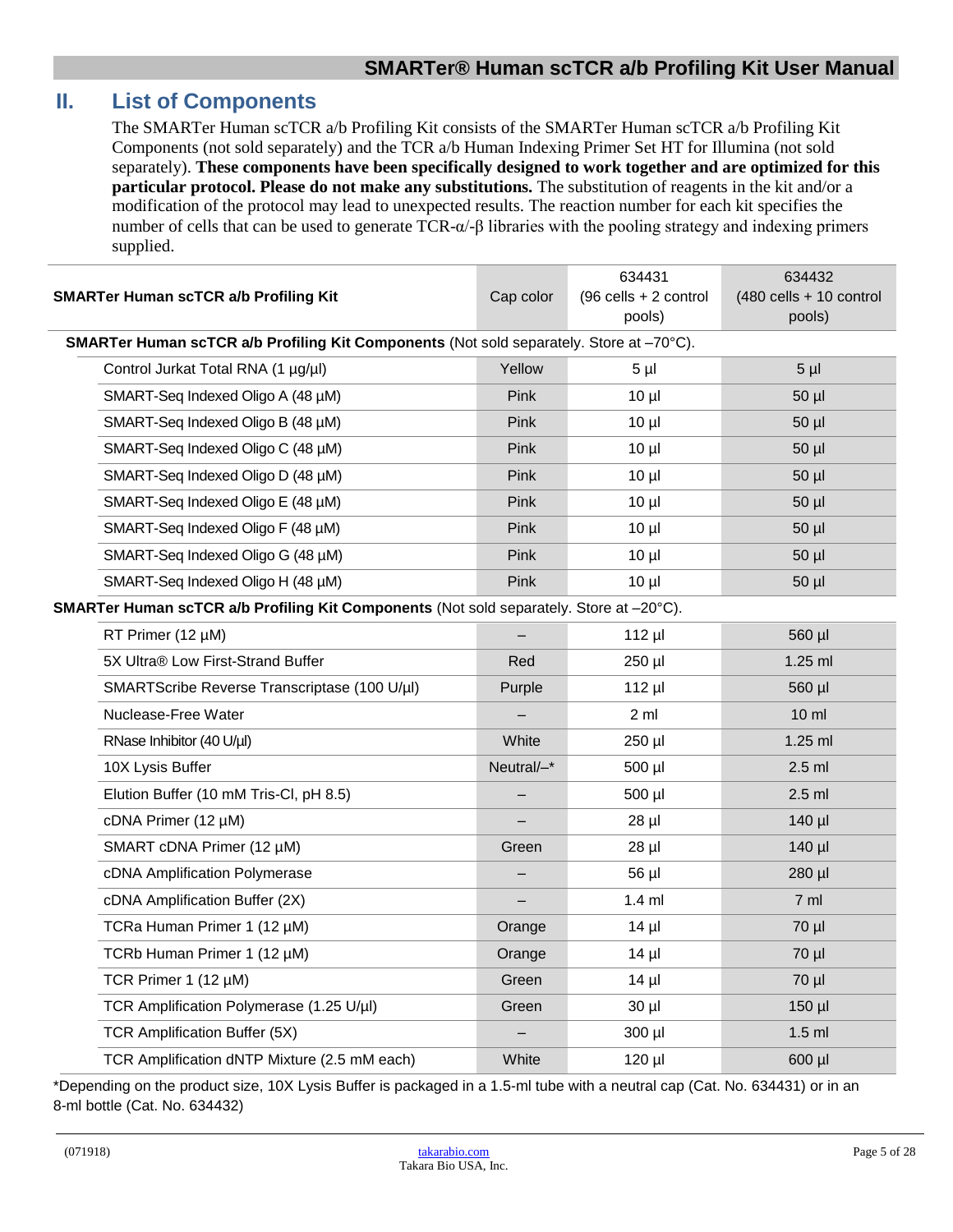| <b>SMARTer Human scTCR a/b Profiling Kit, continued</b>                                  | Cap color   | 634431<br>(12 pooled rxns<br>from 96 cells)* | 64432<br>(60 pooled rxns from<br>480 cells)* |
|------------------------------------------------------------------------------------------|-------------|----------------------------------------------|----------------------------------------------|
| TCR a/b Human Indexing Primer Set HT for Illumina (Not sold separately. Store at -20°C). |             |                                              |                                              |
| TCRa Human Primer 2 Reverse HT Index 1 (aR1; 12.5 µM)                                    | Red         | $12 \mu$                                     | $12 \mu$                                     |
| TCRa Human Primer 2 Reverse HT Index 2 (aR2; 12.5 µM)                                    | Red         |                                              | $12 \mu$                                     |
| TCRa Human Primer 2 Reverse HT Index 3 (aR3; 12.5 µM)                                    | Red         | $\overline{\phantom{a}}$                     | $12 \mu$                                     |
| TCRa Human Primer 2 Reverse HT Index 4 (aR4; 12.5 µM)                                    | Red         |                                              | $12 \mu$                                     |
| TCRa Human Primer 2 Reverse HT Index 5 (aR5; 12.5 µM)                                    | Red         |                                              | $12 \mu$                                     |
| TCRb Human Primer 2 Reverse HT Index 1 (bR1; 12.5 µM)                                    | Red         | $12 \mu$                                     | $12 \mu$                                     |
| TCRb Human Primer 2 Reverse HT Index 2 (bR2; 12.5 µM)                                    | Red         |                                              | $12 \mu$                                     |
| TCRb Human Primer 2 Reverse HT Index 3 (bR3; 12.5 µM)                                    | Red         |                                              | $12 \mu$                                     |
| TCRb Human Primer 2 Reverse HT Index 4 (bR4; 12.5 µM)                                    | Red         | $\overline{\phantom{a}}$                     | $12 \mu$                                     |
| TCRb Human Primer 2 Reverse HT Index 5 (bR5; 12.5 µM)                                    | Red         | $\overline{\phantom{a}}$                     | $12 \mu$                                     |
| TCR Primer 2 Forward HT Index 1 (F1; 12.5 µM)                                            | <b>Blue</b> | $12 \mu$                                     | $12 \mu$                                     |
| TCR Primer 2 Forward HT Index 2 (F2; 12.5 µM)                                            | <b>Blue</b> | $12 \mu$                                     | $12 \mu$                                     |
| TCR Primer 2 Forward HT Index 3 (F3; 12.5 µM)                                            | <b>Blue</b> | $12 \mu$                                     | $12 \mu$                                     |
| TCR Primer 2 Forward HT Index 4 (F4; 12.5 µM)                                            | <b>Blue</b> | $12 \mu$                                     | $12 \mu$                                     |
| TCR Primer 2 Forward HT Index 5 (F5; 12.5 µM)                                            | <b>Blue</b> | $12 \mu$                                     | $12 \mu$                                     |
| TCR Primer 2 Forward HT Index 6 (F6; 12.5 µM)                                            | <b>Blue</b> | $12 \mu$                                     | $12 \mu$                                     |
| TCR Primer 2 Forward HT Index 7 (F7; 12.5 µM)                                            | <b>Blue</b> | $12 \mu$                                     | $12 \mu$                                     |
| TCR Primer 2 Forward HT Index 8 (F8; 12.5 µM)                                            | <b>Blue</b> | $12 \mu$                                     | $12 \mu$                                     |
| TCR Primer 2 Forward HT Index 9 (F9; 12.5 µM)                                            | <b>Blue</b> | $12 \mu$                                     | $12 \mu$                                     |
| TCR Primer 2 Forward HT Index 10 (F10; 12.5 µM)                                          | <b>Blue</b> | $12 \mu$                                     | $12 \mu$                                     |
| TCR Primer 2 Forward HT Index 11 (F11; 12.5 µM)                                          | <b>Blue</b> | $12 \mu$                                     | $12 \mu$                                     |
| TCR Primer 2 Forward HT Index 12 (F12; 12.5 µM)                                          | <b>Blue</b> | $12 \mu$                                     | $12 \mu$                                     |

\*By this point in the protocol, the 96 cells have been condensed down into 12 pools.

TCR Primer 2 Forward HT Indexes 1–12 (F1–F12) correspond to Illumina TruSeq® HT indexes D701–D712. TCRa/TCRb Human Primer 2 Reverse HT Indexes 1–5 (aR1/bR1–aR5/bR5) correspond to Illumina TruSeq HT indexes D501–D505. For further details, see Appendix A.

# **Storage Conditions**

- Store Control Jurkat Total RNA and SMART-Seq Indexed Oligos at -70°C.
- Store 10X Lysis Buffer at  $-20^{\circ}$ C. Once thawed, the buffer can be stored at 4°C.
- Store Nuclease-Free Water at  $-20^{\circ}$ C. Once thawed, the buffer can be stored at  $4^{\circ}$ C.
- Store Elution Buffer at  $-20^{\circ}$ C. Once thawed, the buffer can be stored at room temperature.
- Store all other reagents at  $-20^{\circ}$ C.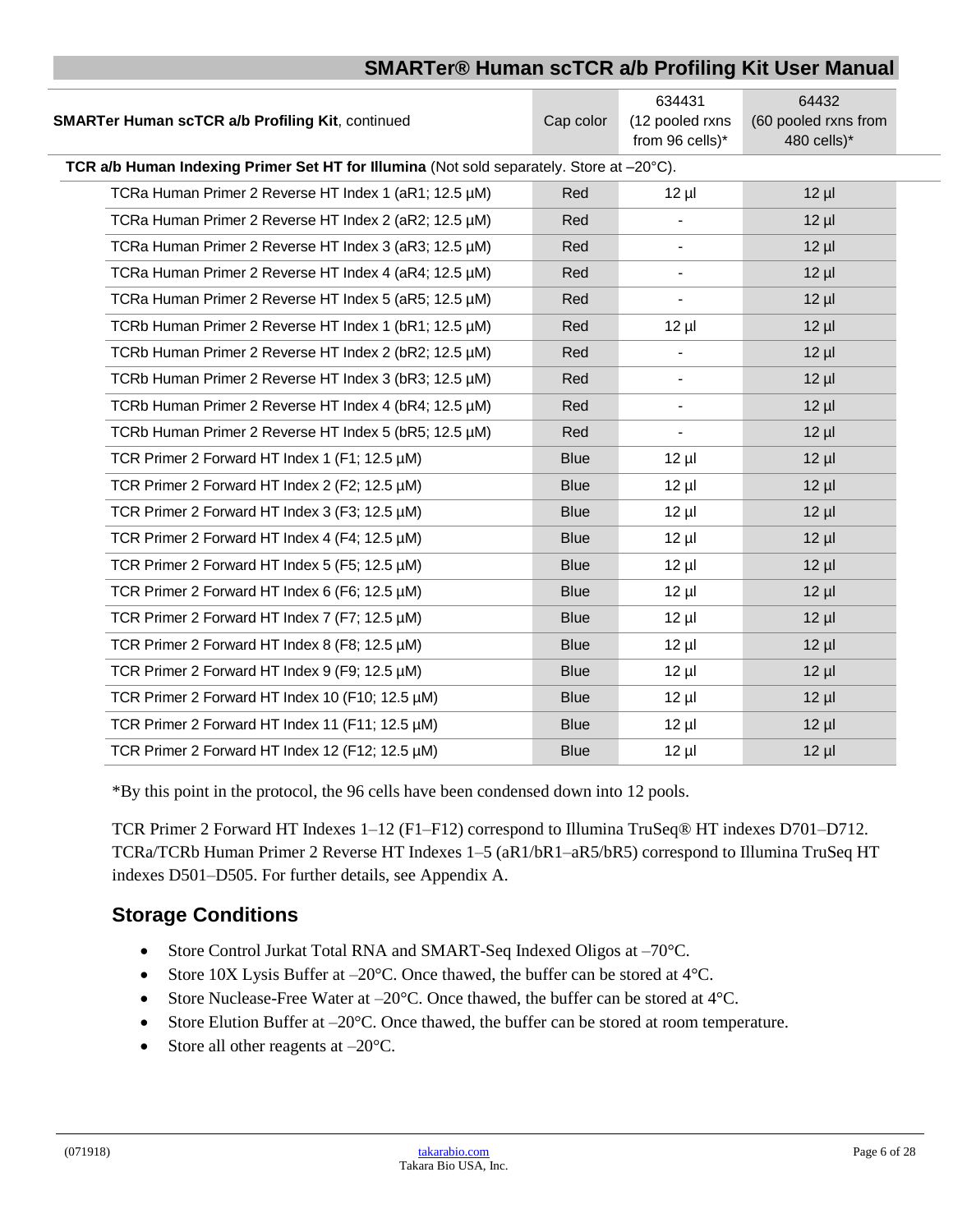# <span id="page-6-0"></span>**III. Additional Materials Required**

The following reagents and materials are required but not supplied. They have been validated to work with this protocol. Please do not make any substitutions because you may not obtain the expected results:

- Single-channel pipettes:  $10 \mu l$ ,  $20 \mu l$ , and  $200 \mu l$
- Eight-channel pipettes (recommended): 20 µl and 200 µl
- Filter pipette tips:  $2 \mu l$ ,  $20 \mu l$ , and  $200 \mu l$
- Microcentrifuge for 1.5-ml tubes
- Microcentrifuge for 0.2-ml tubes or strips
- Centrifuge for 96-well plates

#### **For Cell Sorting**

- 96-well polycarbonate PCR plates (USA Scientific Plastics, Cat No. 2796-3330)
- BD FACS Pre-Sort Buffer (BD, Cat No. 563503)
- Aluminum cooler block (prechilled/stored at  $-20C$ )
- Adhesive PCR Plate Foils (Thermo Fisher, Cat No. AB-0626)
- Dry ice in a suitable container for flash freezing cells

#### **For PCR Amplification & Validation:**

- One dedicated thermal cycler used only for first-strand cDNA synthesis (Section V.B)
- One dedicated thermal cycler used only for amplification by PCR (Section V.C)
- For quantification and validation using the Agilent 2100 Bioanalyzer (Sections V.E & V.H): High Sensitivity DNA Kit (Agilent, Cat. No. 5067-4626) and the DNA 1000 Kit (Agilent, Cat. No. 5067-1504)
- For library quantification by qPCR: Library Quantification Kit (Takara Bio, Cat No. 638324, Section V.H)
- Nuclease-free thin-wall PCR tubes or strips (0.2-ml PCR 8-tube strip; USA Scientific, Item No. 1402-4700)
- Nuclease-free low-adhesion 1.5-ml tubes (USA Scientific, Item No. 1415-2600) or LoBind tubes (Eppendorf, Cat. No. 022431021)

#### **For SPRI (Solid Phase Reversible Immobilization) Bead Purifications (Section X):**

- Agencourt AMPure XP PCR purification kit—used to purify amplified cDNA and libraries (5-ml size: Beckman Coulter, Item No. A63880; 60-ml size: Beckman Coulter, Item No. A63881) **NOTE:** SPRI beads need to come to room temperature before the container is opened. Therefore, we recommend aliquoting the beads into 1.5-ml tubes upon receipt and then refrigerating the aliquots. Individual tubes can be removed for each experiment, allowing them to come to room temperature more quickly (~30 minutes). This will also decrease the chances of bead contamination. Mix well to disperse the beads before adding them to your reactions. The beads are viscous, so pipette slowly.
- 100% ethanol (molecular biology-grade)
- Magnetic separation device for small volumes—used to purify amplified libraries
	- − For 1.5-ml tubes: DynaMag-2 Magnet (Thermo Fisher, Cat. No.12321D)
	- − For 8-tube strips: Magnetic Separator PCR Strip (Takara Bio, Cat. No. 635011)
	- − For 96-well plates: Magnetic Stand-96 (Thermo Fisher, Cat. No. AM10027)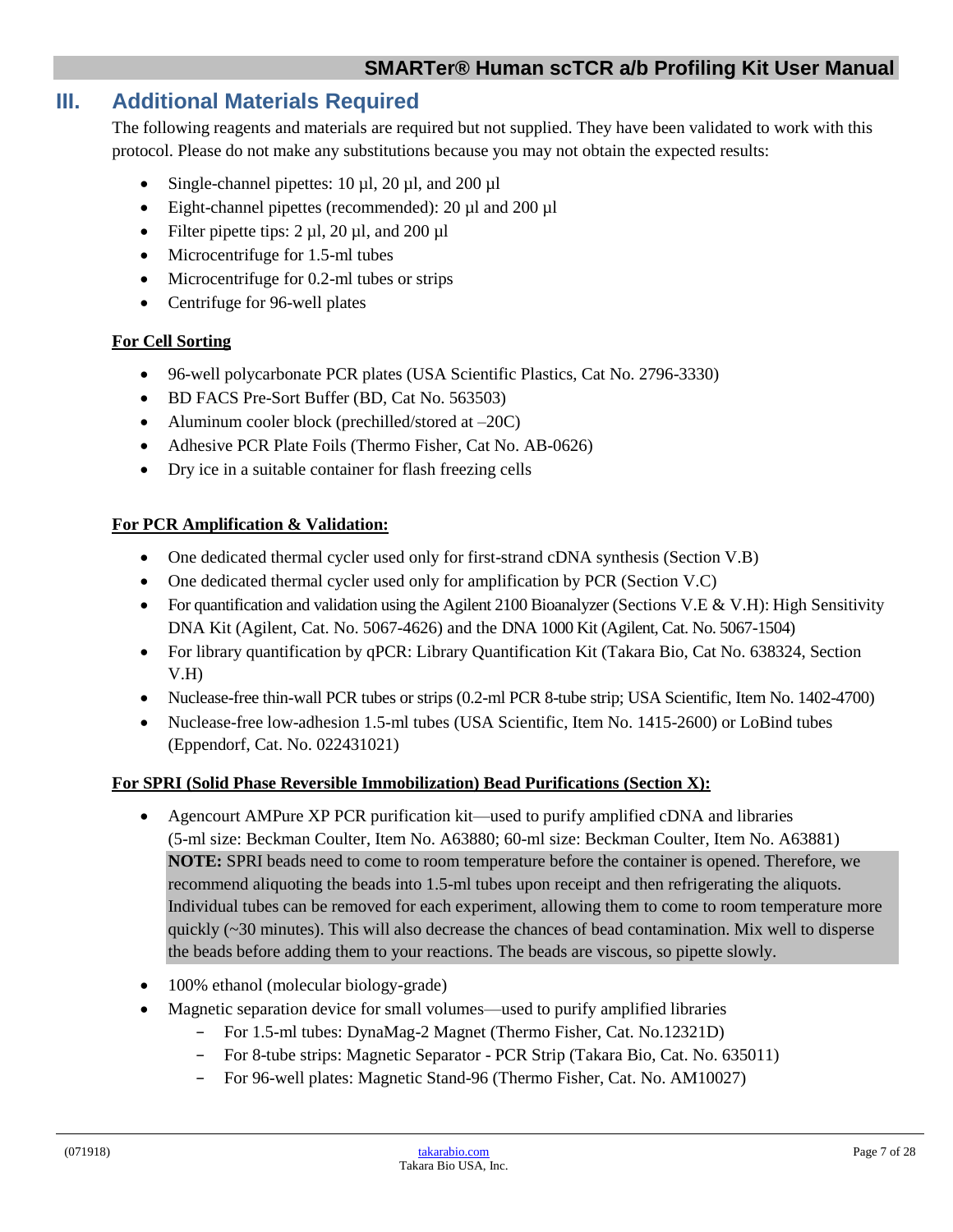- Optional, depending on the choice of magnetic separation device (96-well format):
	- 96-well V-bottom Plate (500  $\mu$ l; VWR, Cat. No. 47743-996)
	- MicroAmp Clean Adhesive Seal (Thermo Fisher, Cat. No. 4306311)
	- Low-speed benchtop centrifuge for a 96-well plate

# <span id="page-7-1"></span><span id="page-7-0"></span>**IV. General Considerations**

# **A. Requirements for Preventing Contamination**

Before you set up the experiment, **make sure you have three physically separated workstations**:

• **A PCR clean workstation** for all pre-PCR experiments that require clean-room conditions, e.g., firststrand cDNA synthesis (Section V.B).

## **GUIDELINES FOR PCR CLEAN WORKSTATION OPERATION:**

- The PCR clean workstation must reside in a clean room with positive air flow, as contamination may occur very easily. Once contamination occurs it can be difficult to remove.
- Strictly obey clean room operation rules.
- Only move materials/supplies from the PCR clean workstation to the general lab, NOT the other way around. Do not share any equipment/reagents between the PCR Clean Workstation and the general lab workstations.
- Use a separate PCR thermal cycler (dedicated to first-strand cDNA synthesis) inside the PCR clean workstation for first-strand cDNA synthesis.
- Wear gloves and sleeve covers throughout the procedure to protect your RNA samples from degradation by contaminants and nucleases. Be sure to change gloves and sleeve covers between each section of the protocol.
- **A second workstation in the general laboratory** for performing PCR (Sections V.C and V.F).
- **A third workstation in the general laboratory** for purification of the cDNA/library (Sections V.D and V.G) and measure the cDNA/library concentrations (Section V.E and V.H).

# <span id="page-7-2"></span>**B. General Requirements**

- **The success of your experiment depends on the quality of input cells. Prior to cDNA synthesis, ensure that your sorted cells are stored in the Reaction Buffer (which contains RNase inhibitor to prevent RNA degradation; Section V.A.1) at –80°C and are free of contaminants.**
- Avoid using heparin for blood sample collection, as it can inhibit downstream enzymatic steps such as cDNA synthesis and PCR.
- The assay is very sensitive to variations in pipette volume, etc. Please make sure all your pipettes are calibrated for reliable delivery, and make sure nothing is attached to the outside of the tips.
- All lab supplies related to cDNA synthesis need to be stored in a DNA-free, closed cabinet. Reagents for cDNA synthesis need to be stored in a freezer/refrigerator that has not previously been used to store PCR amplicons.
- Add enzymes to reaction mixtures last, and thoroughly incorporate them by gently pipetting the reaction mixture up and down.
- Do not increase (or decrease) the amount or concentration of any reaction component. The amounts and concentrations have been carefully optimized for the included reagents and protocol.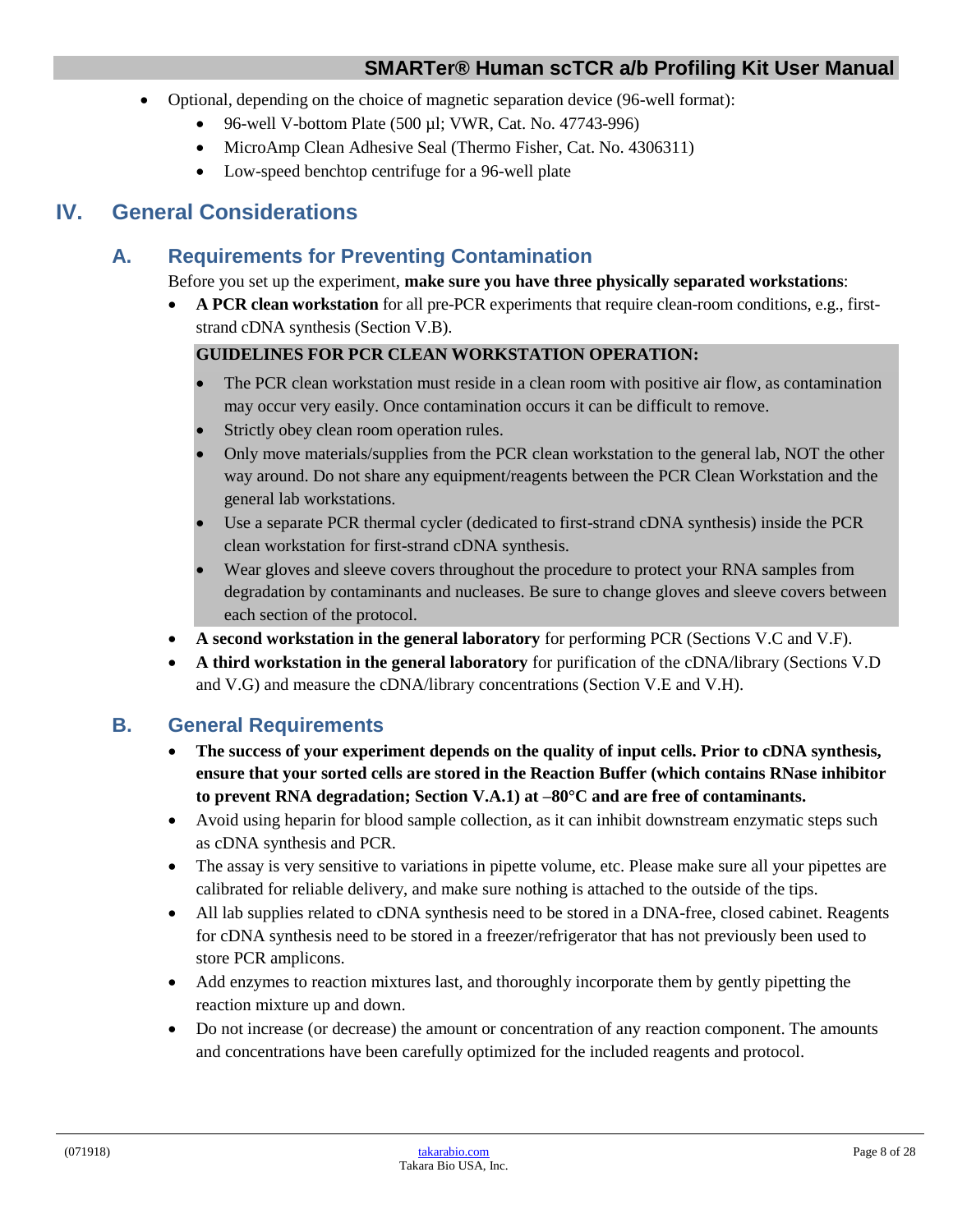- The in-plate controls recommended in the workflow are required during the analysis steps to establish a read number threshold for clonotype calling. **Do not omit them**.
- If you are using this protocol for the first time, we strongly recommend that you perform positive control reactions alongside the plate to verify that kit components are working properly.

# <span id="page-8-0"></span>**C. Sample Requirements**

# • **Cells**

This protocol has been used successfully to generate TCR sequencing libraries starting from single cells sorted into 96-well plates, either manually using a limited dilution approach or by fluorescence activated cell sorting (FACS).

# **IMPORTANT:**

- Cells should be washed and then resuspended in PBS that is free of  $Mg^{2+}$  and  $Ca^{2+}$  ions before sorting or limited dilution to remove the culture media. The presence of media can interfere with the first-strand synthesis.
- To maintain cells in a single-cell suspension prior to FACS, we recommend that the cells are resuspended in BD FACS Pre-Sort Buffer (BD, Cat No. 563503).

# <span id="page-8-1"></span>**V. Protocols**

## **NOTE:**

- Please read the entire protocol before starting. This protocol has been optimized for generation of sequencingready libraries for TCR repertoire profiling from single cells. Due to the sensitivity of the protocol, the input material needs to be collected and purified under clean-room conditions to avoid contamination. The whole cDNA synthesis process should also be carried out in a PCR clean workstation under clean-room conditions.
- Due to the low volumes and potential pipetting error, we recommend making an additional 15% of the master mixes for each 96-well plate to ensure there is sufficient volume for all wells.

# <span id="page-8-2"></span>**A. Protocol: Cell Sorting**

## **For this protocol, you will need the following components:**

10X Lysis Buffer (tube with a neutral cap or bottle, depending on product size), RNase Inhibitor (white cap), Nuclease-Free Water

1. Prepare a stock solution of 10X Reaction Buffer by mixing the 10X Lysis Buffer with the RNase Inhibitor as indicated below (scale up as needed for multiple plates, 0.5 μl of 10X Reaction Buffer per well is required for step 2). For one 96-well plate 48 μl of 10X Reaction Buffer is required:

|                                  | 57 µl 10X Lysis Buffer (tube with a neutral cap or bottle, depending on product size) |
|----------------------------------|---------------------------------------------------------------------------------------|
| 3 µl RNase Inhibitor (white cap) |                                                                                       |
|                                  |                                                                                       |

60 μl Total volume

Mix briefly, then spin down.

**NOTE:** Lysis Buffer contains a detergent. It is critical to avoid creating bubbles when mixing.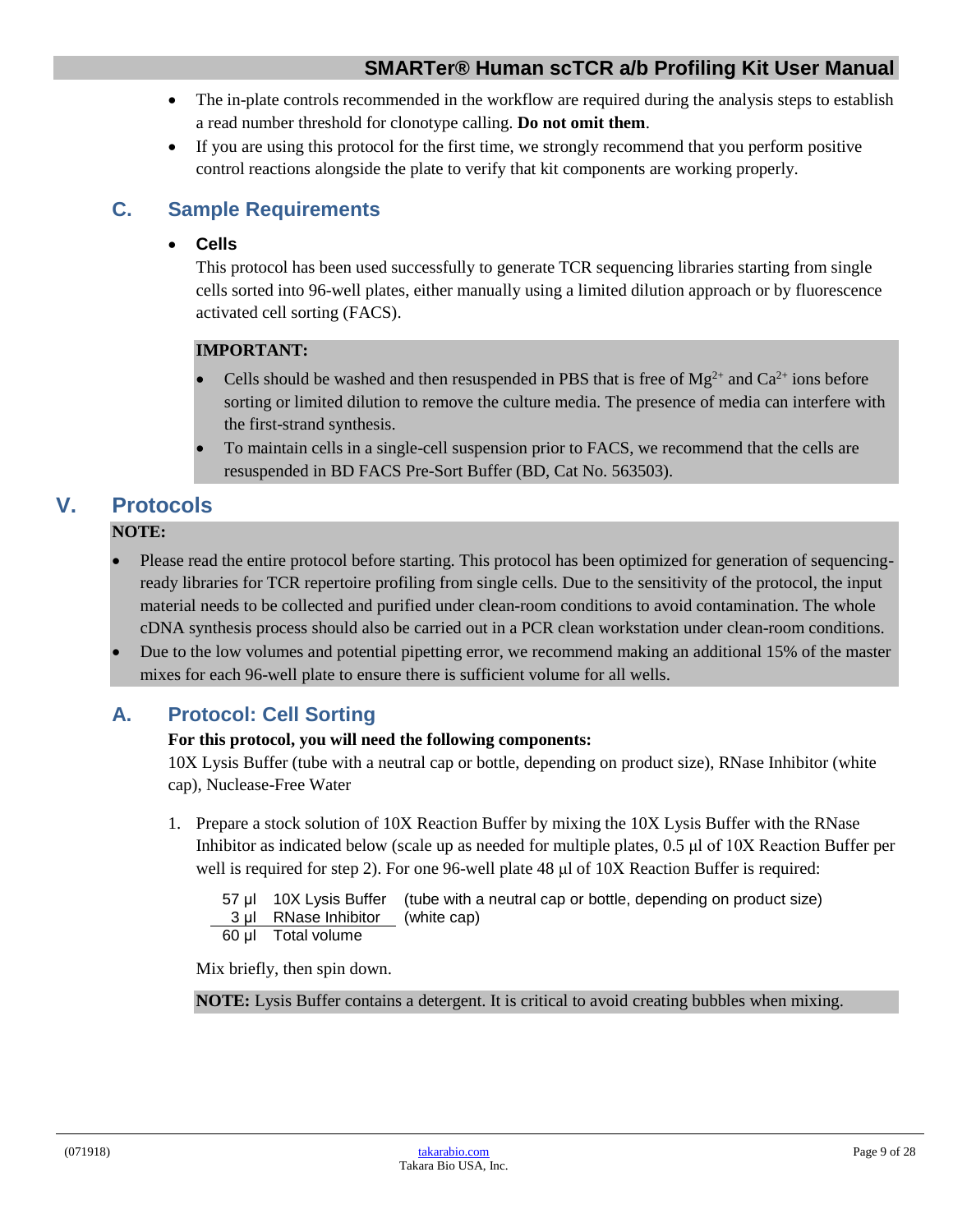2. Prepare a working solution of Reaction Buffer by mixing the 10X Reaction Buffer prepared in Step 1 with Nuclease-Free Water as indicated below:

**NOTE:** This formulation is the volume needed per well. To have enough for all of the reactions, we recommend making an additional 15% of the total reaction mix volume.

**EXAMPLE:** For a single 96-well plate, the total volume of working buffer needed is 552 µl.

However, we recommend making an additional 82.8 µl (15% of the total volume required) for a total of 634.8 µl of Reaction Buffer.

| Reagent             | Volume per well |
|---------------------|-----------------|
| 10X Reaction Buffer | $0.5$ µ         |
| Nuclease-Free Water | 5.25 ul         |
| <b>Total volume</b> | 5.75 ul         |

- 3. Dispense 5.75 μl of Reaction Buffer into each well of the 96-well plate that the cells will be sorted into. Briefly spin to ensure the Reaction Buffer is collected at the bottom of the well. Seal **firmly** with an adhesive film sealant.
	- a. If using the plate immediately, place on prechilled aluminum cooler block to chill the Reaction Buffer. Go to Step 5.
	- b. If preparing plates for future use, store plates at –80°C.

#### **When ready to sort:**

- 4. If using a plate that has been stored at –80°C:
	- a. Take out the frozen 96-well PCR plate containing Reaction Buffer from  $-80^{\circ}$ C and allow the Reaction Buffer to thaw. Perform a brief spin to collect the buffer at the bottom of the well.
	- b. Place on prechilled aluminum cooler block until it is to be used for sorting.

## **NOTES:**

- Ensure that the Reaction Buffer has completely thawed in each well prior to sorting.
- If the cooler block was stored at  $-20^{\circ}$ C for 25 minutes or more, it will maintain a temperature below 4°C for 45 minutes.
- 5. Remove the adhesive film and perform the cell sort into the prepared plate.
- 6. Place the plate with sorted cells in the prechilled cooler block and cover the plate with an adhesive sealing foil sheet (Adhesive PCR Plate Foils, Thermo Fisher, Cat No. AB-0626).

**IMPORTANT:** Ensure the plate is sealed firmly to minimize any evaporation.

- 7. Immediately after sorting the cells and sealing the plate, spin the plate briefly to ensure the cells are collected at the bottom of each well in the Reaction Buffer.
- 8. Proceed to Step 1 in Section V.B.1 (Protocol: First-Strand cDNA Synthesis) or flash freeze the sorted cells by placing the plate on dry ice and then store the plates at –80°C until ready to use.

# <span id="page-9-0"></span>**B. Protocol: First-Strand cDNA Synthesis (Perform in PCR clean workstation)**

First-strand cDNA synthesis is primed by the RT Primer (which contains a poly dT sequence) and uses the SMART-Seq Indexed Oligos for template switching at the 5' end of the transcript. Eight SMART-Seq Indexed Oligos (A–H) are supplied with the kit, each of which contains a unique six-base in-line index that allows cell identification after sequencing of the pooled cells.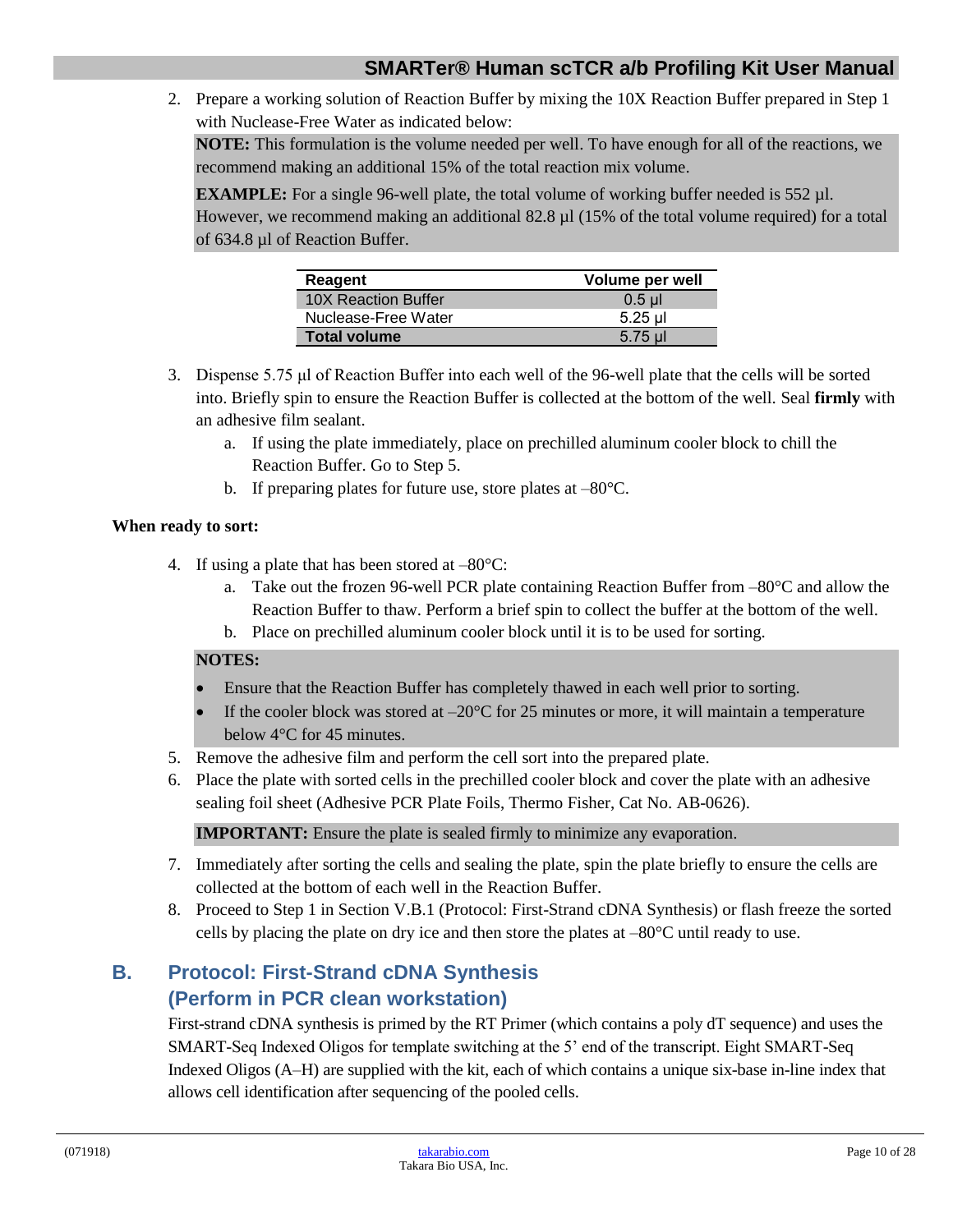#### **For this protocol, you will need the following components:**

10X Lysis Buffer (tube with a neutral cap or bottle, depending on product size), RNase Inhibitor (white cap), Nuclease-Free Water, Control Jurkat Total RNA, RT Primer, 5X Ultra Low First-Strand Buffer (red cap), SMART-Seq Indexed Oligos (A–H) (pink caps), SMARTScribe Reverse Transcriptase (purple cap)

**NOTE:** To process the plate and control pools, you will need two thermal cyclers.

#### **Setting up the positive and negative control wells**

The inclusion of the positive and negative control wells both alongside and within the plate are essential for library validation and downstream analysis, respectively. **Do not omit the controls from your experimental setup**. The kit includes sufficient reagents to generate libraries from 12 pools from a 96-well plate plus the two control pools (96 rxns, Cat. No. 634431) or libraries from 60 pools from five 96-well plates plus ten control pools (480 rxns, Cat. No. 634432).

The positive RNA control pool run alongside the plate allows confirmation of successful library generation. The negative RNA control pool run alongside the plate allows the background to be established. As these controls are for library validation, sequencing is not required.

The controls included within the plate are required for downstream analysis. The number of reads identified in the negative control wells can be used to set a threshold for the background allowing clonotype calls to be made with confidence. The positive control wells can be used to assess any potential cross-contamination between different wells; only clonotypes identified above the threshold, established by the negative control wells, in these positive control wells should be the Jurkat clonotype. For example, data on establishing and using thresholds set by the negative controls wells, see the [technical note](http://www.takarabio.com/human_scTCR_profiling) for this kit on our website. For an overview of the control set up see Figure 3.



<span id="page-10-0"></span>**Figure 3. Setup of positive and negative controls.**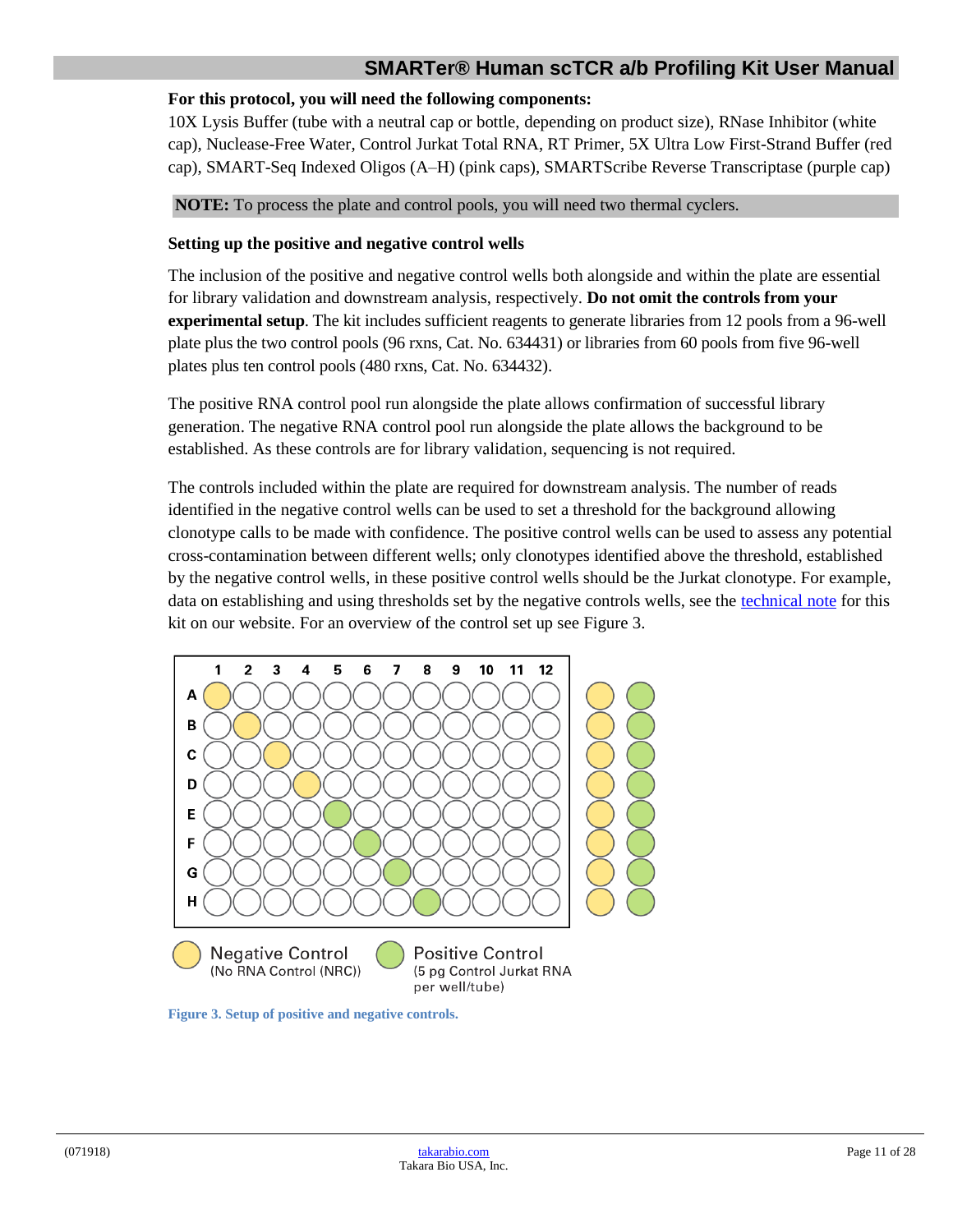If you are processing multiple plates at one time, ensure that the in-plate controls are included on each plate. One set of controls alongside is sufficient for each set of plates processed at a time.

**NOTE:** We recommend using 5 pg of Control Total Jurkat RNA in the positive control wells; we have found this amount to be comparable to cells we have tested. However, if you know that your test cells contain less RNA than this, reduce the amount of Control Total Jurkat RNA included in the in-plate controls to 2.5 pg to ensure that it is not preferentially amplified over your cell samples.

## **IMPORTANT: Due to the low volumes used in this protocol, when sealing plates with the adhesive film it is essential that the plate is sealed very firmly to avoid any evaporation**.

## **1. Reagent prep**

1. Thaw the 5X Ultra Low First-Strand Buffer at room temperature.

**NOTE:** The 5X Ultra Low First-Strand Buffer may form precipitates. Thaw this buffer at room temperature and vortex before using to ensure all components are completely in solution.

2. Thaw all the remaining reagents needed for first-strand cDNA synthesis (except the enzyme) on ice. Gently vortex each reagent to mix and spin down briefly. Store on ice.

# **2. Preparing positive and negative controls Diluting the Control Jurkat Total RNA**

- 1. Mix 500 μl of Nuclease-Free Water with 10 μl of RNase Inhibitor.
- 2. Dilute Control Jurkat Total RNA for inclusion in positive controls:
	- Dilute Control Jurkat Total RNA to 20 ng/μl by mixing 98 μl of Nuclease-Free Water plus RNase Inhibitor with 2  $\mu$  of 1  $\mu$ g/ $\mu$ l concentrated Control Jurkat Total RNA in a sterile 0.2-ml microcentrifuge tube.
	- Dilute Control Jurkat Total RNA to 200 pg/ $\mu$ l by mixing 198  $\mu$ l of Nuclease-Free Water plus RNase Inhibitor with 2 μl of 20 ng/μl Control Jurkat Total RNA in a sterile 0.2-ml microcentrifuge tube.
	- Dilute Control Jurkat Total RNA to 5 pg/μl by mixing 78 μl of Nuclease-Free Water plus RNase Inhibitor with 2 μl of 200 pg/μl Control Jurkat Total RNA in a sterile 0.2-ml microcentrifuge tube.

Keep all RNA dilutions on ice.

3. Prepare a stock solution of 10X Reaction Buffer by mixing the 10X Lysis Buffer with the RNase Inhibitor as indicated below (0.5 μl of 10X Reaction Buffer is required per RNA control in Step 6):

```
19 μl 10X Lysis Buffer (tube with a neutral cap or bottle, depending on product size)
 1 μl RNase Inhibitor (white cap)
20 μl Total volume
```
## **Setting up the control reactions**

4. To make the positive and negative controls mix the following for each control well (plus an additional 15% of the total reaction mix volume):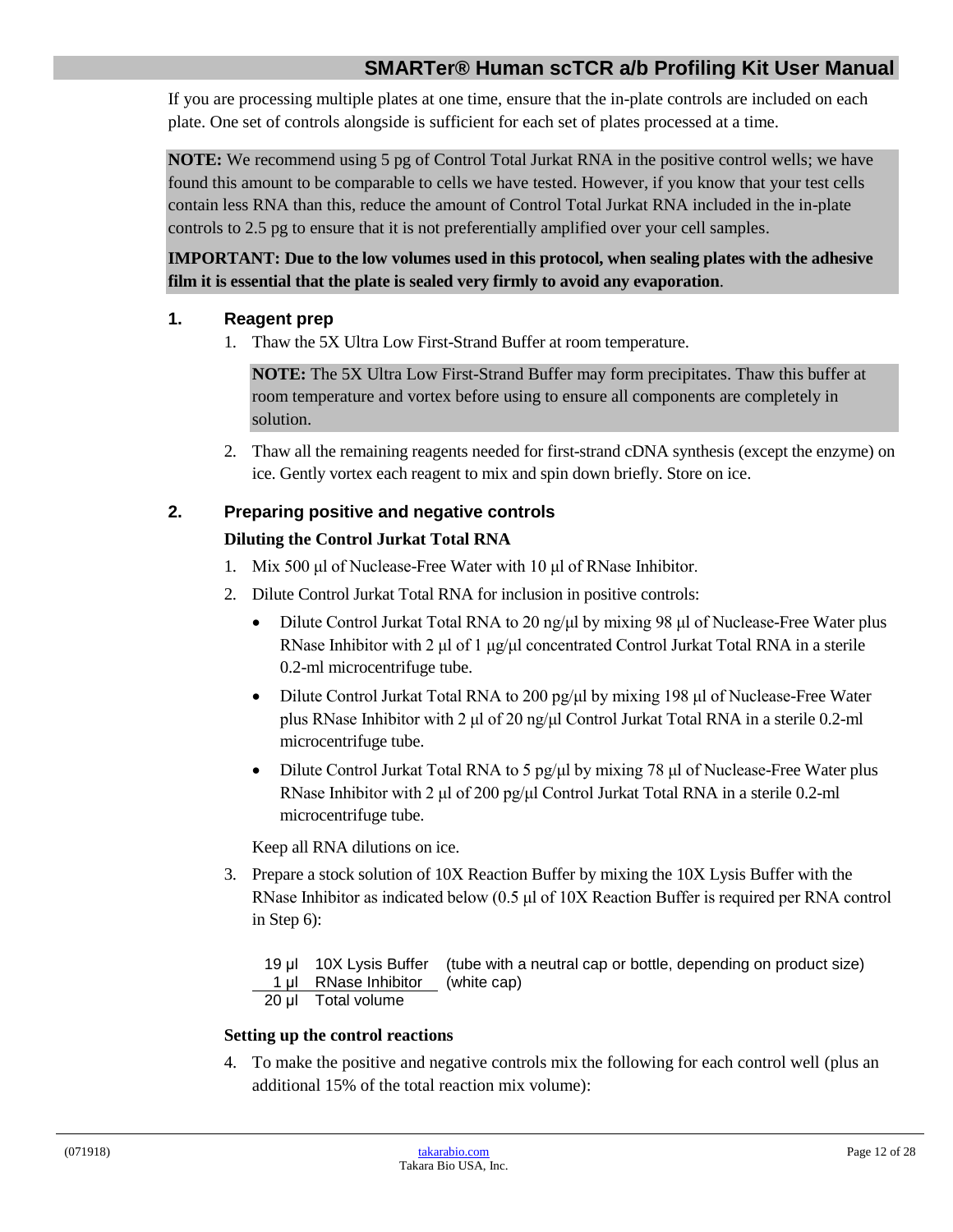<span id="page-12-0"></span>**Table I. Control Sample Preparation Guidelines**

| <b>Reagent</b>          | Positive control mix (5 pg Control<br><b>Jurkat Total RNA</b> ) | <b>Negative control mix (No</b><br><b>RNA Control (NRC))</b> |
|-------------------------|-----------------------------------------------------------------|--------------------------------------------------------------|
| Control Jurkat Total    | $1 \mu l$                                                       |                                                              |
| RNA $(5 \text{ pg/µl})$ |                                                                 |                                                              |
| Nuclease-Free Water     | $3.75 \mu l$                                                    | $4.75$ µl                                                    |
| 10X Reaction Buffer     | $0.5$ µl                                                        | $0.5$ µl                                                     |
| (from Step 3)           |                                                                 |                                                              |
| Total volume per well   | 5.25 µl                                                         | 5.25 ul                                                      |

- 5. Remove the plate of sorted cells from –80°C and keep chilled on a cooler block. Once thawed, gently vortex and briefly spin the plate to ensure the lysate is collected at the bottom of the well.
- 6. Using an eight-channel pipette set to 5.25 μl\*, transfer the cells to a new PCR plate. Prior to transferring cell lysates ensure that all material has been collected at the bottom of the well. Pipette the well contents up and down several times and then transfer the lysates to a clean PCR plate, with the wells marked for controls left empty. Keep the plate cold by using the aluminum cold block.

**NOTE:** \*The cells were sorted into 5.75 μl of Reaction Buffer; transferring 5.25 μl allows for a small amount of evaporation.

- 7. Transfer 5.25 μl (5 pg) of the positive control mix (made in Step 4) to each of the positive control wells and each tube of the positive control PCR-strip tubes. Keep the plate cold by using the aluminum cold block and keep the tubes on ice.
- 8. Transfer 5.25 μl of the negative control mix (made in Step 4) to each of the negative control wells and each tube of the negative control PCR-strip tubes. Keep the plate cold by using the aluminum cold block, keep the tubes on ice.

## **3. First-strand cDNA synthesis (all samples)**

- 1. Add 1  $\mu$ l of the RT Primer (12  $\mu$ M; blue cap) to each well/tube. Seal the plate firmly with PCR film and cap the tubes.
- 2. Preheat the thermal cycler to 72°C.
- 3. Incubate the tubes at 72°C in a preheated, hot-lid thermal cycler for 3 min.

**NOTE:** Prepare your eight Master Mixes (each containing a differently indexed SMART-Seq Indexed Oligo, Step 4) while your tubes are incubating. The enzyme will be added just before use. Steps 4–8 below are critical for first-strand cDNA synthesis and should not be delayed after completing Step 3.

4. Prepare eight master mixes, each containing a different SMART-Seq Indexed Oligo (See Figure 4). You should prepare enough Master Mix for all the reactions by combining the following reagents in the order shown at room temperature.

**NOTE:** This formulation is the volume needed per well; we recommend making an additional 15% of the total reaction mix volume.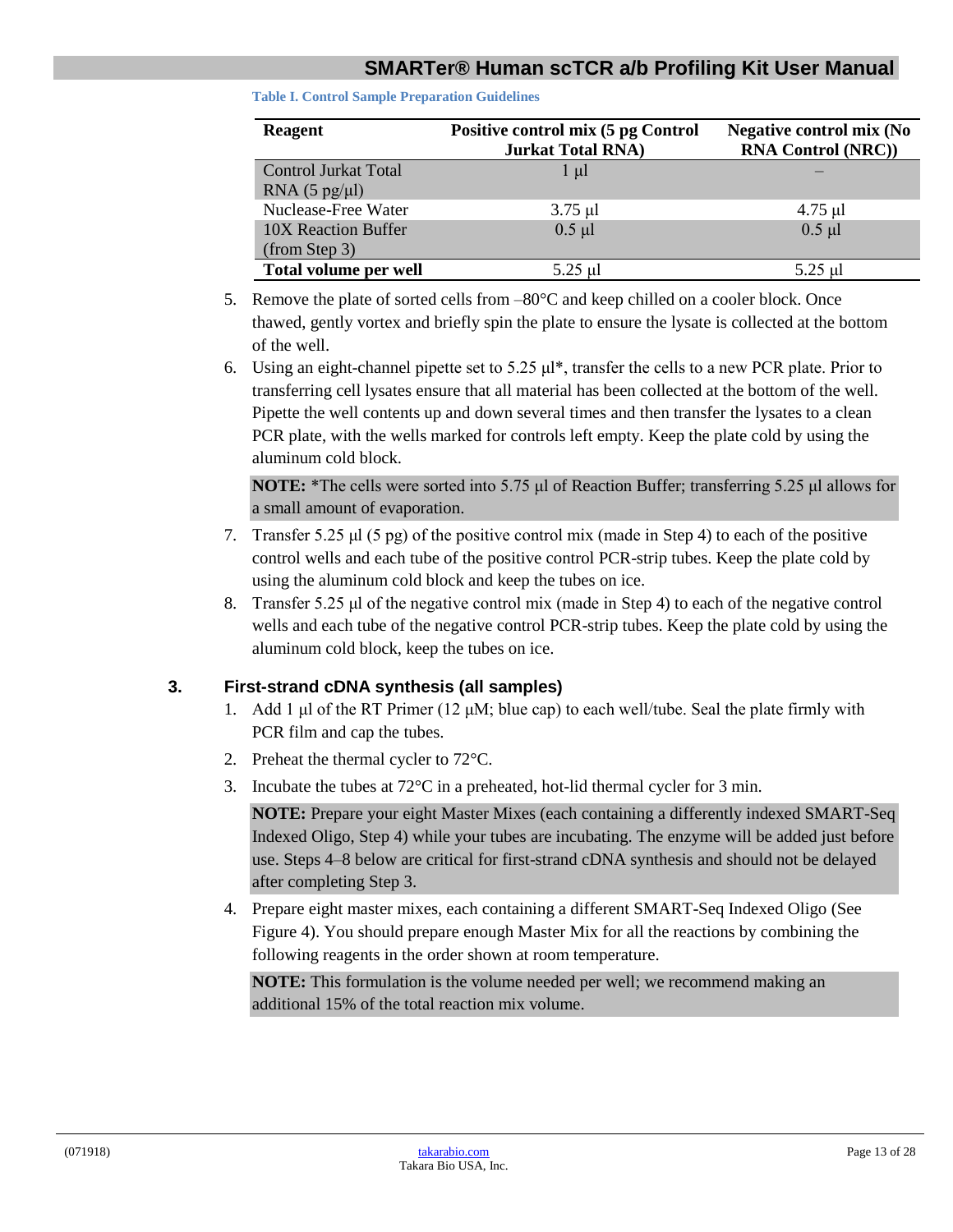- 2 μl 5X Ultra Low First-Strand Buffer (red cap)\*
- 0.5 μl SMART-Seq Indexed Oligo (48 µM; pink cap)\*\*
- $0.25 \mu$ l RNase Inhibitor (40 U/ $\mu$ l; white cap)
- 1 μl SMARTScribe Reverse Transcriptase (100 U/μl; purple cap)\*\*\*
- 3.75 μl Total volume added per reaction
- \*The 5X Ultra Low First-Strand Buffer should be thawed at room temperature and vortexed gently to remove any cloudiness in the buffer before use.
- \*\*A different SMART-Seq Indexed Oligo (A–H) should be used for each row of the plate (see Figure 4).
- \*\*\*Add the reverse transcriptase to the Master Mix just prior to use, making sure to gently mix the reverse transcriptase tube **without** vortexing before adding it.
- 5. Mix the Master Mixes well by gently pipetting up and down and then spinning the tubes briefly in a microcentrifuge to collect the contents at the bottom of the tube.
- 6. Immediately after the 3-minute incubation at 72°C (Step 3), place the samples on ice for 2 minutes. Spin down briefly.
- 7. Reduce the temperature of the thermal cycler to 42°C.
- 8. Using an eight-channel pipette, add 3.75 μl of the Master Mixes to the corresponding row of the plate and tubes, as shown below. (i.e., all the wells in Row A will contain the master mix containing SMART-Seq Indexed Oligo A, all the wells in Row B will contain the master mix containing SMART-Seq Indexed Oligo B, etc.).



**Figure 4. Loading SMART-Seq Indexed Oligo Master Mixes into the plate by row.**

- <span id="page-13-0"></span>9. Seal the plate firmly with a PCR film and cap the tubes. Mix the contents of the plate by gently vortexing, and then spin briefly to collect the contents at the bottom of each well.
- 10. Place the tubes in a thermal cycler with a heated lid, preheated to  $42^{\circ}$ C. Run the following program:

| 42°C | $90 \text{ min}$ |
|------|------------------|
| 70°C | $10 \text{ min}$ |
| 4°C  | forever          |

#### **STOPPING POINT:** The tubes can be stored at 4<sup>°</sup>C overnight.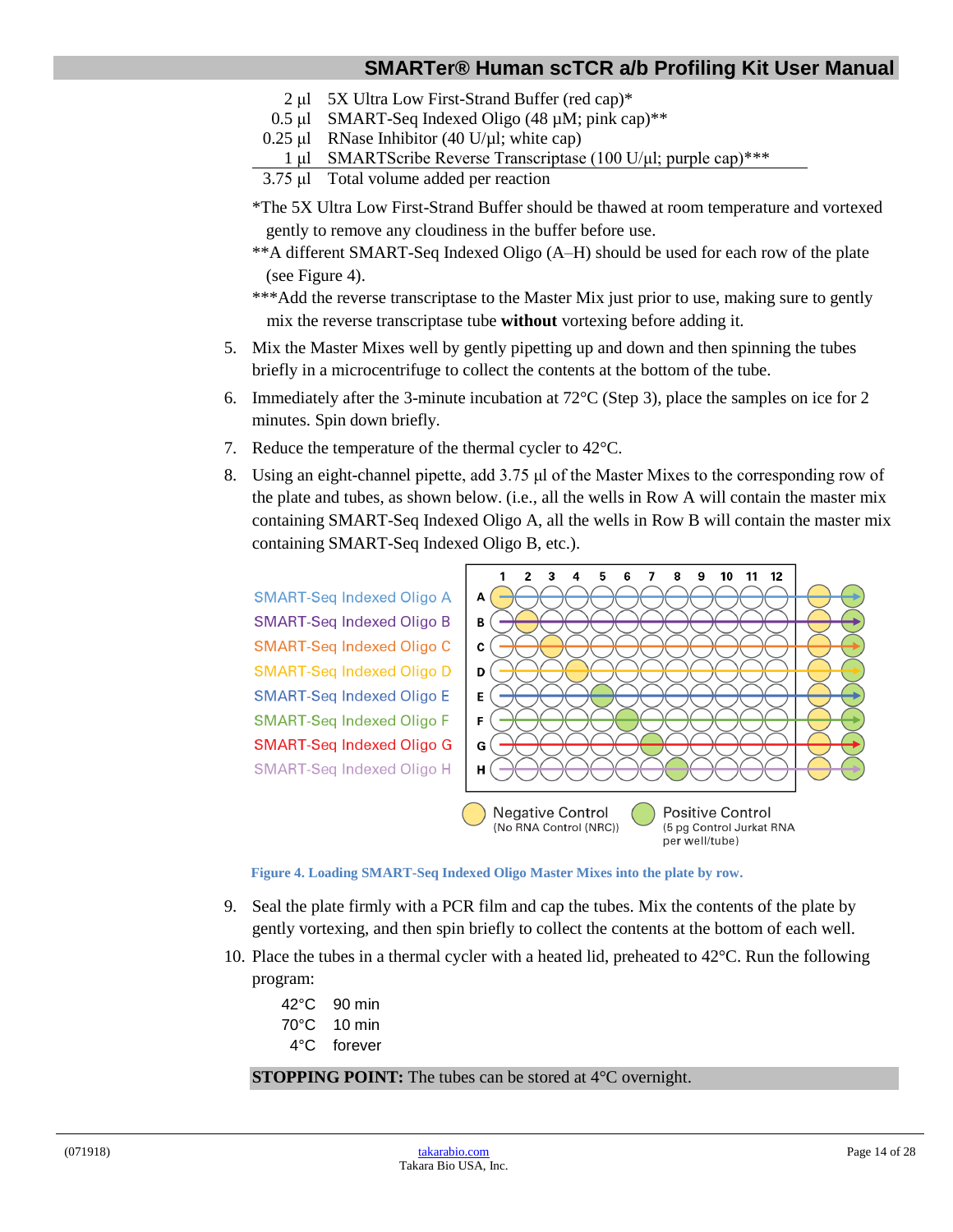# <span id="page-14-0"></span>**C. Protocol: cDNA Amplification**

Amplification of all first-strand cDNA is performed to generate sufficient material for the gene-specific amplification in the downstream PCR steps. The reaction is primed by the cDNA Primer (which contains complementarity to the sequence added by the RT primer) and the SMART cDNA Primer (which contains sequence complementarity to the SMART-Seq Oligos).

#### **For this protocol, you will need the following components:**

cDNA Amplification Buffer, cDNA Primer, SMART cDNA Primer, cDNA Amplification Polymerase, Nuclease-Free Water.

#### **IMPORTANT! There are two polymerases included with this kit. Ensure you are using the correct one!**

- 1. Thaw all the reagents needed for PCR (except enzyme) on ice. Gently vortex each to mix and spin down briefly. Store on ice.
- 2. Prepare a cDNA Amplification Master Mix for all wells. Combine the following reagents in the order shown. Remove the cDNA Amplification Polymerase from the freezer, gently tap the tube to mix, and add to the Master Mix just before use. Mix well by vortexing gently and spin the tube briefly in a microcentrifuge:

**NOTE:** This formulation is the volume needed per well; we recommend making an additional 15% of the total reaction mix volume.

- 12.5 μl cDNA Amplification Buffer (2X)
- 0.25 μl cDNA Primer (12 μM)
- 0.25 μl SMART cDNA Primer  $(12 \mu M)$
- 0.5 μl cDNA Amplification Polymerase
- 1.5 μl Nuclease-Free Water
	- 15 μl Total volume added per well/reaction
- 3. Add 15 µl of PCR Master Mix to each well/tube containing first-strand cDNA from Section V.B.3, Step 10. Seal the plate firmly with PCR film.
- 4. Mix well and briefly spin down.
- 5. Place the plate/tubes in a preheated thermal cycler with a heated lid.
- 6. Commence thermal cycling using the following program:

#### **cDNA amplification PCR**

|            | $95^{\circ}$ C        | 1 min                       |  |
|------------|-----------------------|-----------------------------|--|
| 16 cycles: |                       |                             |  |
|            | $98^{\circ}$ C        | 10 sec                      |  |
|            | $65^{\circ}$ C        | 30 sec                      |  |
|            | $68^{\circ}$ C        | 3 min                       |  |
|            | $72^{\circ}$ C<br>4°C | $10 \text{ min}$<br>forever |  |

**STOPPING POINT:** The tubes can be stored at 4°C overnight.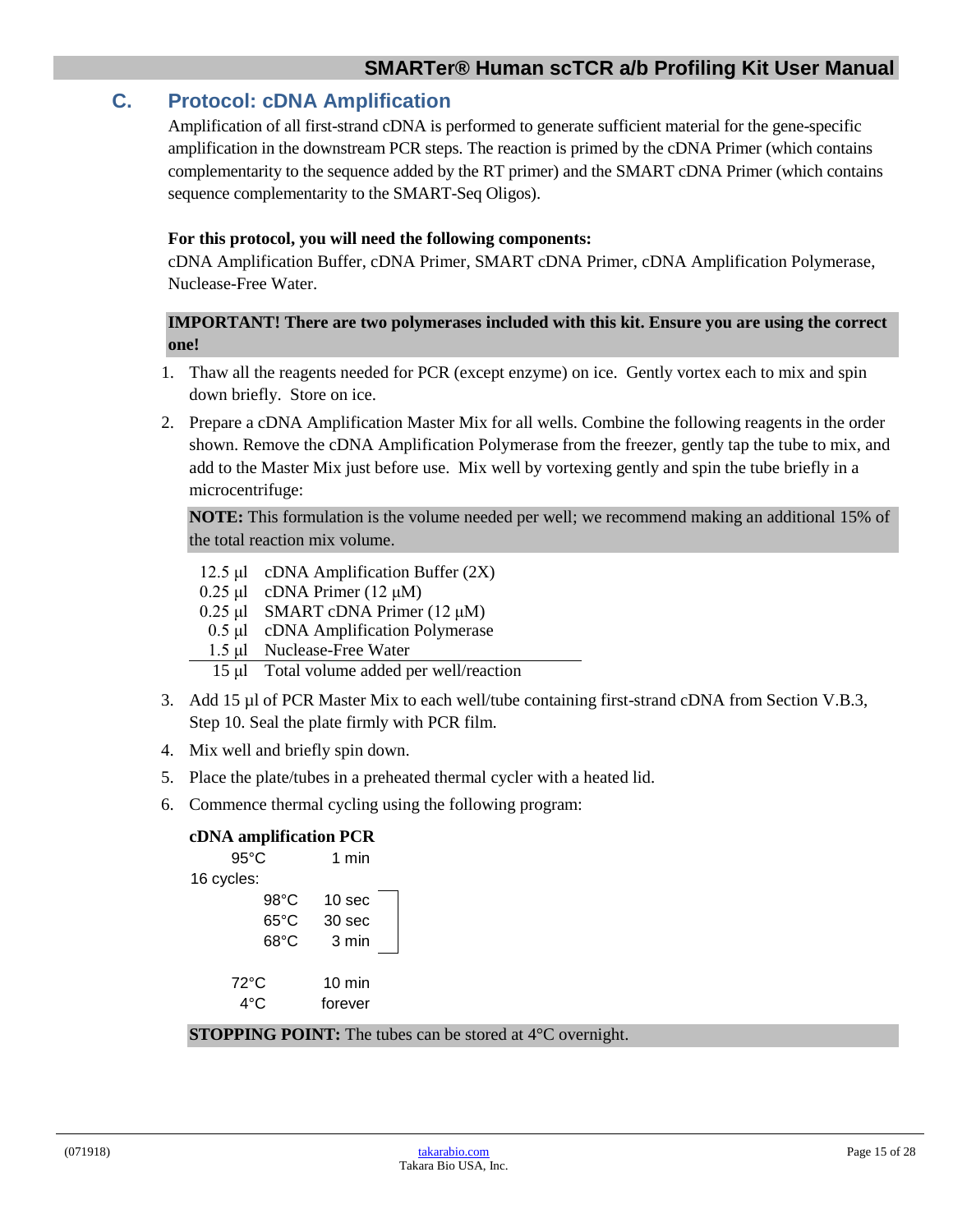# <span id="page-15-0"></span>**D. Protocol: Pooling and Purification of the cDNA Using Agencourt AMPure XP Beads**

The amplified cDNA is pooled by column on the plate, such that each pool contains cDNA from eight cells, each generated with a different SMART-Seq Indexed Oligo (see Figure 5 under Step 1). The PCR-amplified cDNA pool is purified by immobilization on AMPure XP beads to remove primers and primer dimers. The beads are then washed with 80% ethanol, and the cDNA is eluted with Elution Buffer.

#### **NOTES:**

- Aliquot AMPure XP beads into 1.5-ml tubes upon receipt in the laboratory.
- Before each use, bring bead aliquots to room temperature for at least 30 minutes and mix well to disperse.
- You will need 1 ml of freshly prepared 80% ethanol per sample.

#### **For this protocol, you will need the following components:**

Agencourt AMPure XP PCR Purification beads (provided by user), 80% ethanol (provided by user; made fresh), a magnetic separation device for 1.5-ml tubes (provided by user), and Elution Buffer.

1. Pool the eight PCR products from each column into 1.5-ml tubes, as shown below:



<span id="page-15-1"></span>**Figure 5. Strategy for combining 96 cells into 12 pools after cDNA amplification.** Samples are pooled by column, such that each pool contains eight cells each with a differently indexed SMART-Seq Indexed Oligo. In addition to the 12 pools from each plate, there will also be an additional two pools from the positive (Pool PC) and negative (Pool NC) controls. The 480-rxn kit (Cat. No. 634432) provides a total of 60 pools from five plates (12 pools per plate) plus 10 pools for the positive and negative controls.

- 2. For the control pools, pool the eight NRC PCR products into a 1.5-ml tube and the eight positive control PCR products into a separate 1.5-ml tube, making two additional pools (Pool NC and Pool PC, respectively).
- 3. Vortex AMPure XP beads until evenly mixed, then add 160 μl of AMPure XP beads to each sample.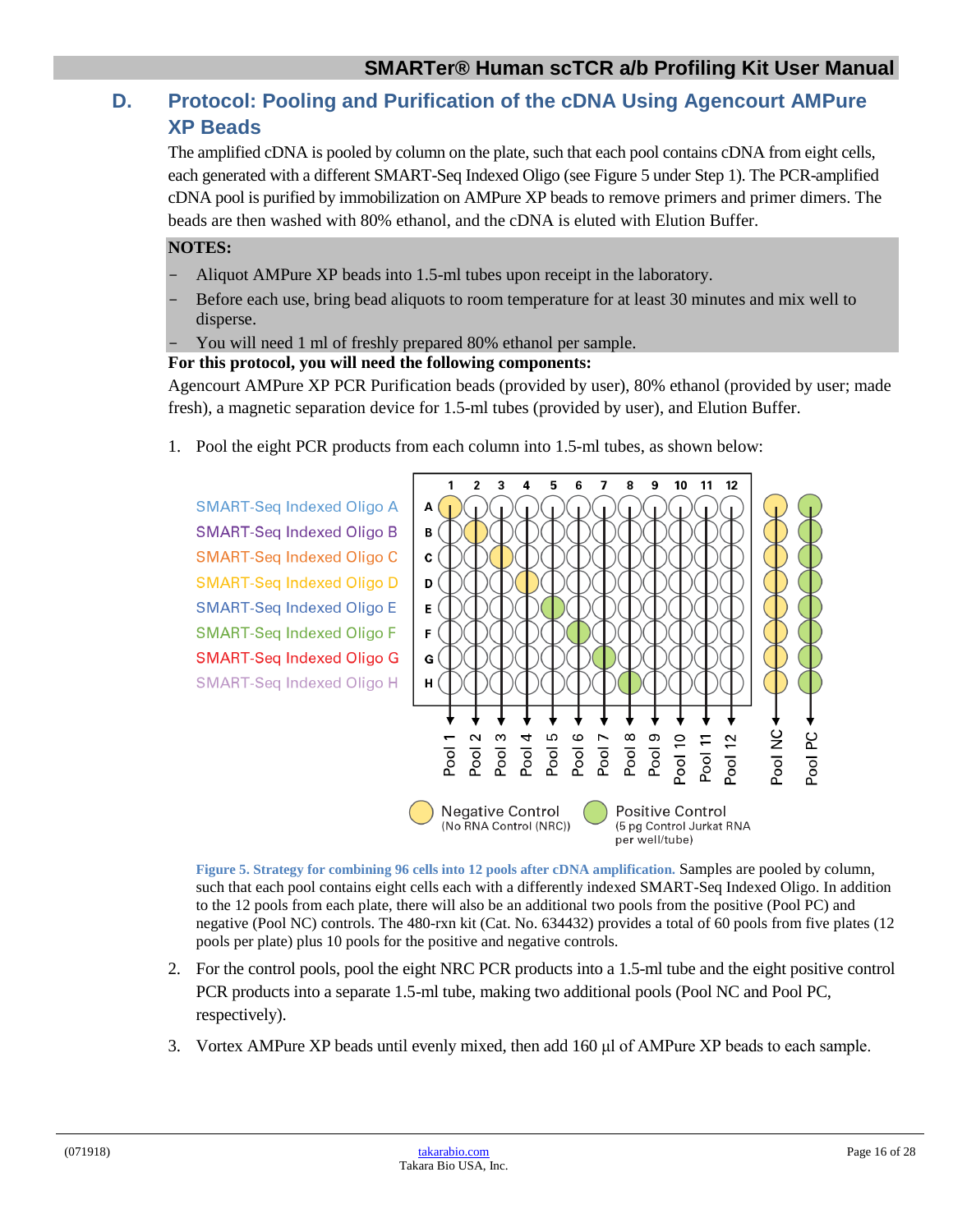4. Mix thoroughly by pipetting the entire volume up and down at least 10 times. **NOTE:** The beads are viscous; pipette the entire volume, and push it out slowly. **Do not vortex.** 

**Vortexing will generate bubbles, making subsequent handling of the beads difficult.**

- 5. Incubate at room temperature for 8 minutes to let the DNA bind to the beads.
- 6. Briefly spin the samples to collect the liquid from the side of the tube. Place the samples on the 1.5-ml tube magnetic separation device for 10 min or longer, until the liquid appears completely clear and there are no beads left in the supernatant. The time required for the solution to clear will depend on the strength of the magnet.

**NOTE:** Ensure that the solution is completely clear, as any bead carryover will decrease the efficiency of size selection. There is no disadvantage in separating the samples for more than 10 min.

- 7. While the reaction tubes are sitting on the magnetic separation device, remove the supernatant (the cDNA is bound to the beads).
- 8. Keep the tubes on the magnetic separation device. Add 500 μl of freshly made 80% ethanol to each sample, without disturbing the beads, to wash away contaminants. Wait for 30 seconds and carefully remove the supernatant. The cDNA will remain bound to the beads during the washing process.
- 9. Repeat the ethanol wash (Step 8) one more time.
- 10. Perform a brief spin of the tubes (~2,000*g*) to collect the remaining ethanol at the bottom of each tube. Place the tubes on the magnetic stand for 30 seconds, then remove all the remaining ethanol with a pipette.
- 11. Let the sample tubes rest open on the magnetic separation device at room temperature until the pellet appears dry and is no longer shiny. You may see a tiny crack in the pellet. As the pellet is large, this may take up to 10 minutes.

**NOTE:** Be sure to dry the pellet only until it is just dry. The pellet will look matte with no shine.

- If you under-dry the pellet, ethanol will remain in the sample wells. The ethanol will reduce your cDNA recovery rate and ultimately your yield. Allow the tubes to sit at room temperature until the pellet is dry.
- If you over-dry the pellet, there will be cracks in the pellet. It will take longer than 7 min to rehydrate (Step 13) and may reduce library recovery and yield.
- Visit **[takarabio.com/rna-seq-tips](https://www.takarabio.com/learning-centers/next-generation-sequencing/faqs-and-tips/get-smarter-tools-and-tips-for-rna-seq)** to view examples of moist, dry, and overly dry pellets.
- 12. Once the bead pellet has dried, remove the tubes from the magnetic separation device and add 17 μl of Elution Buffer to cover the pellet. Remove the samples from the magnetic separation device and mix thoroughly by pipetting up and down to ensure complete bead dispersion.

**NOTE:** Be sure that the beads are completely resuspended. The beads can sometimes stick to the insides of the tube.

13. Incubate at room temperature for at least 7 min to rehydrate.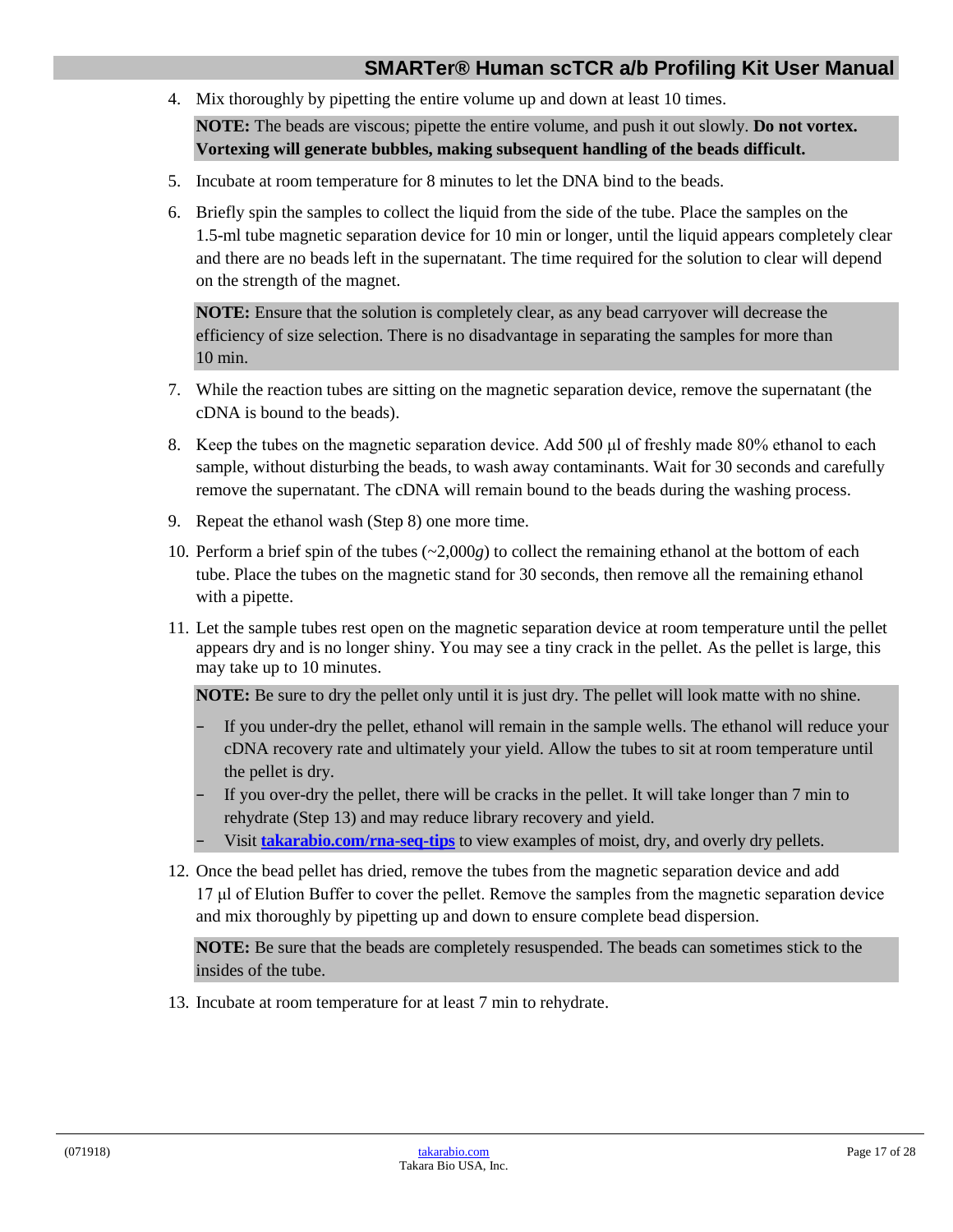14. Briefly spin the samples to collect the liquid from the side of the tube or sample well. Place the samples back on the magnetic separation device for 5 min or longer, until the solution is completely clear.

**NOTE:** There may be a small population of beads that do not pellet against the magnet during incubation. Pipet these unpelleted beads up and down to resuspend them with the supernatant, and then pipet them towards the magnet where the rest of the beads have already pelleted (without disrupting the existing pellet). Continue the incubation until there are no beads left in the supernatant.

15. Transfer clear supernatant containing the purified cDNA from each tube to a nuclease-free, lowadhesion tube. Label each tube with sample information and store at  $-20^{\circ}$ C if not performing the cDNA validation and quantification steps immediately.

# <span id="page-17-0"></span>**E. Protocol: cDNA Validation and Quantification**

To determine whether cDNA synthesis, purification, and size selection were successful, cDNA can be analyzed using the Agilent 2100 Bioanalyzer and the High Sensitivity DNA Kit (Agilent, Cat. No. 5067- 4626). Please refer to the user manual for detailed instructions.

#### **For validation using the Agilent 2100 Bioanalyzer and the High Sensitivity Kit:**

- 1. Aliquot 1 µl of the amplified cDNA for validation using the Agilent 2100 BioAnalyzer and the High Sensitivity DNA Chip from Agilent's High Sensitivity DNA Kit (Cat. No. 5067-4626).
- 2. Compare the results for your samples with Figure 6 (below) to verify whether each sample is suitable for further processing. Successful cDNA synthesis and purification should yield no product for negative control reactions, and a broad peak spanning  $\sim$ 400 bp to  $\sim$ 8,000 bp, for the positive control pool and pools samples containing cells.
- 3. To quantify the cDNA yield, set the region table to measure between 700 and 9,000 bp and obtain the yield in pg/µl.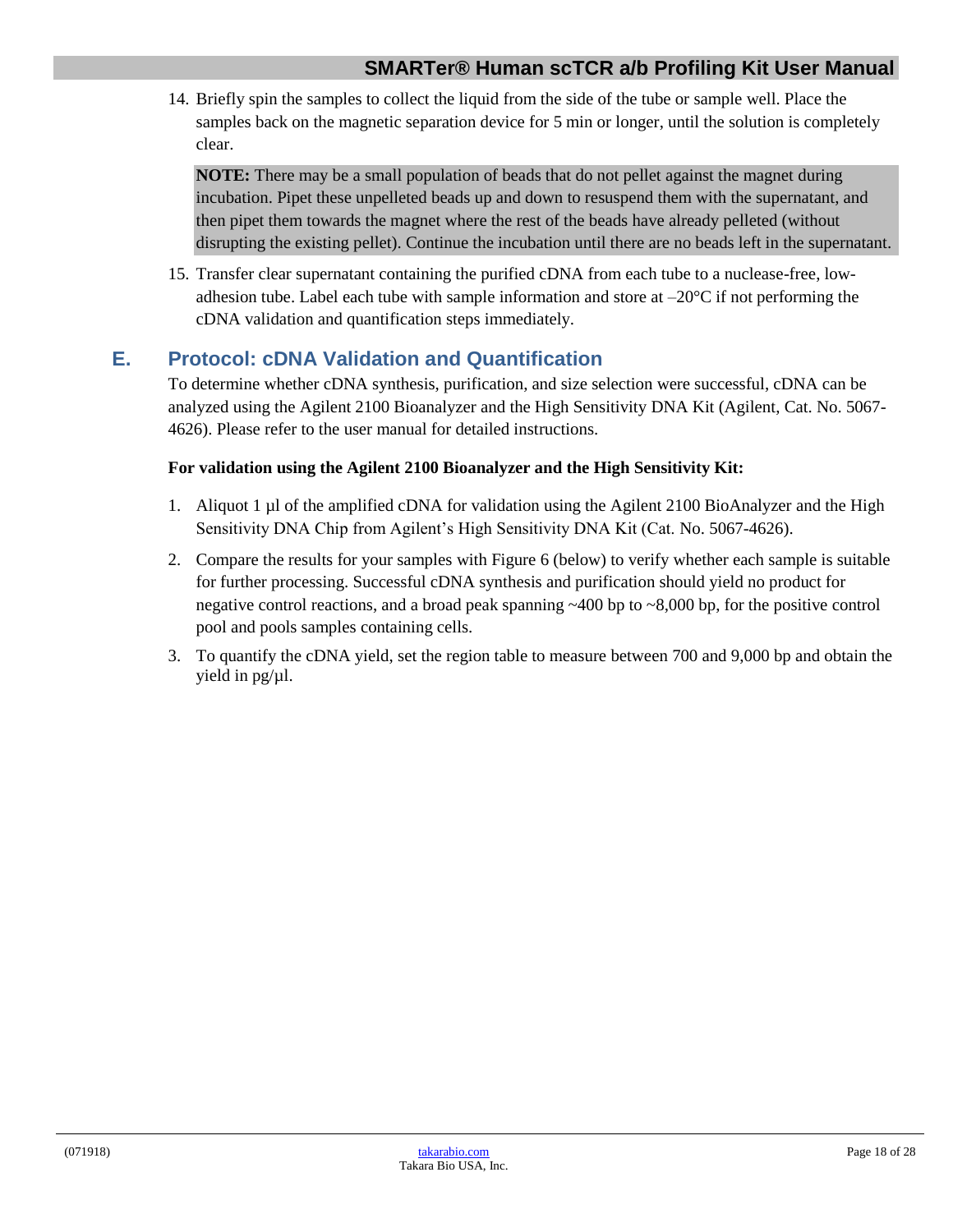<span id="page-18-1"></span>

**Figure 6. Example electropherogram profiles for cDNA quantification**. cDNA profiles were generated using 16 cycles of amplification. Following purification and size selection the cDNA was analyzed using the Agilent 2100 Bioanalyzer and the DNA HS kit. The cDNA produced from a pool of sorted Jurkat cells or the 5 pg Control Jurkat Total RNA pools produces a broad peak spanning 400–9,000 bp. Peaks labeled "LM" and "UM" (Lower Marker and Upper Marker, respectively) correspond to DNA reference markers included in each analysis. **Panel A.** 8 x sorted Jurkat cell pooled sample, the cDNA concentration in the 700- to 9,000-bp range is 143.3 pg/μl. **Panel B.** 8 x 5 pg Control Jurkat Total RNA pooled sample. The positive control in this example shows a concentration of 156.2 pg/μl in the 700- to 9,000-bp range. **Panel C.** No RNA Control (NRC) pooled sample. The NRC shows no cDNA is produced. Note that the NRC may exhibit a small amount of background (indicated by minimal product in the 200- to 1,000-bp range), which is acceptable as long as the libraries from the RNA samples contain a significantly larger amount of material. **Panel D.** Additional example of 8 x 5 pg Control Jurkat Total RNA pooled sample with a high yield. The positive control in this example shows a concentration of 615.4 pg/ $\mu$  in the 700- to 9,000-bp range. On occasion, an additional peak at ~133 bp (blue box) and multiple high molecular weight peaks within the broad cDNA peak (red arrows) may be observed. These peaks do not affect downstream library preparation. **Panel E.** No RNA Control (NRC) pooled sample with the additional peak at ~133 bp (blue box) and small amount of background in the 200- to 2,000-bp range. Again, these peaks do not affect downstream library preparation.

# <span id="page-18-0"></span>**F. Protocol: TCR a/b Amplification and Sequencing Library Generation by Semi-Nested PCR**

#### **IMPORTANT:**

- This PCR protocol has been optimized based on an initial input of eight cells per sample pool or 8 x 5 pg of Control Jurkat Total RNA per control pool into the RT reaction described in the previous protocol, and using 500 pg of cDNA template into TCR-specific PCR 1. Do not adjust the input amount or recommended PCR cycle numbers.
- **There are two polymerases included with this kit. Ensure you are using the correct one!**

#### **1. TCR-specific PCR 1**

This PCR selectively amplifies TCR sequences from the cDNA generated with the previous protocol. TCR Primer 1 anneals to the SMART sequence (incorporated during first-strand cDNA synthesis) and adds the Illumina Read 2 sequence. TCRa Human Primer 1 and TCRb Human Primer 1 anneal to sequences in the constant regions of TCR-α and TCR-β cDNA, respectively.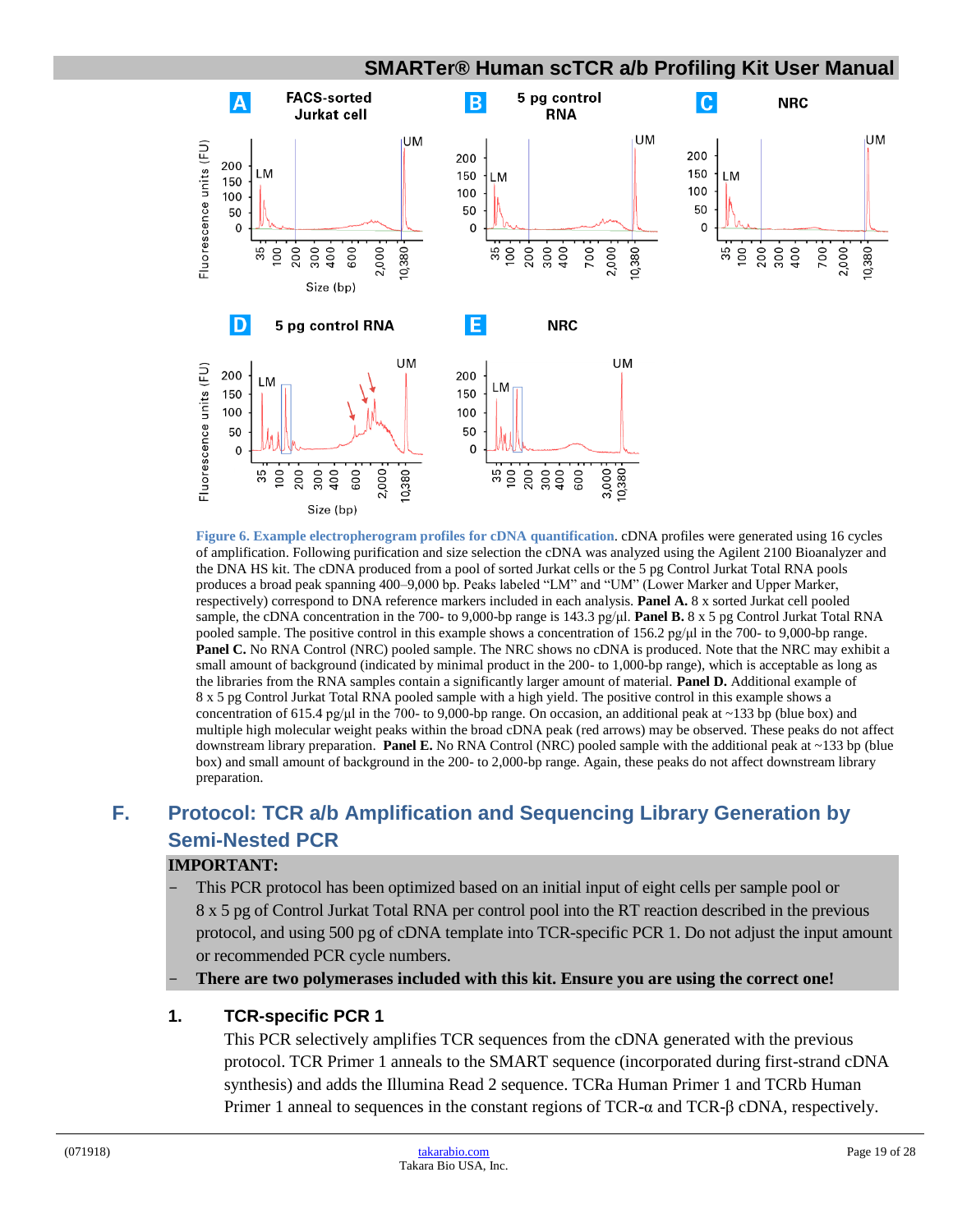#### **For this protocol, you will need the following components:**

TCR Amplification Buffer (5X), TCR Amplification dNTP Mixture (2.5 mM each), TCR Primer 1 (green cap), TCRa Human Primer 1 (orange cap), TCRb Human Primer 1 (orange cap), TCR Amplification Polymerase, and Nuclease-Free Water.

- 1. Based on the quantification from the Bioanalyzer (Section V.E), transfer 500 pg of cDNA for each pooled sample into a clean PCR tube. Bring the volume up to 20 µl with Nuclease-Free Water. Store on ice.
- 2. Thaw all reagents needed for PCR (except the enzyme) on ice. Gently vortex each reagent tube to mix and spin down briefly. Store on ice.
- 3. To make the TCRa + TCRb Human Primer 1 Mix, add the primers at 2:1 TCRa Human Primer 1: TCRb Human Primer 1 in a clean PCR tube. Mix well by vortexing gently and then spin the tube briefly in a microcentrifuge.

**EXAMPLE:** For 14 pools, 14 µl of primer mix would be required so mix 12 µl of TCRa Human Primer 1 (orange cap) with 6  $\mu$ l of TCRb Human Primer 1 (orange cap). The 18  $\mu$ l recommended in this example includes additional reaction volume to ensure there is enough primer mix for all the samples.

- 4. Prepare enough PCR Master Mix for all the reactions, plus an additional 10% of the total reaction mix volume. Combine the following reagents (amounts are for 1 reaction, scale up as required) in the order shown:
	- 10 μl TCR Amplification Buffer (5X)
	- 4 μl TCR Amplification dNTP Mixture (2.5 mM each)
	- 1 μl TCR Primer 1 (12 µM; green cap)
	- 1 μl TCRa + TCRb Human Primer 1 Mix (from Step 3)
	- 1 μl TCR Amplification Polymerase
	- 13 μl Nuclease-Free Water
	- 30 μl Total volume added per reaction

**NOTE:** Remove the TCR Amplification Polymerase from the freezer, gently mix the tube **without** vortexing, and add to the Master Mix just before use. Mix the Master Mix well by vortexing gently and then spin the tube briefly to collect the contents at the bottom of the tube.

5. Add 30 μl of PCR Master Mix to each tube containing 500 pg of cDNA in 20 µl from Step 1. Mix well and briefly spin to collect the contents at the bottom of the tubes.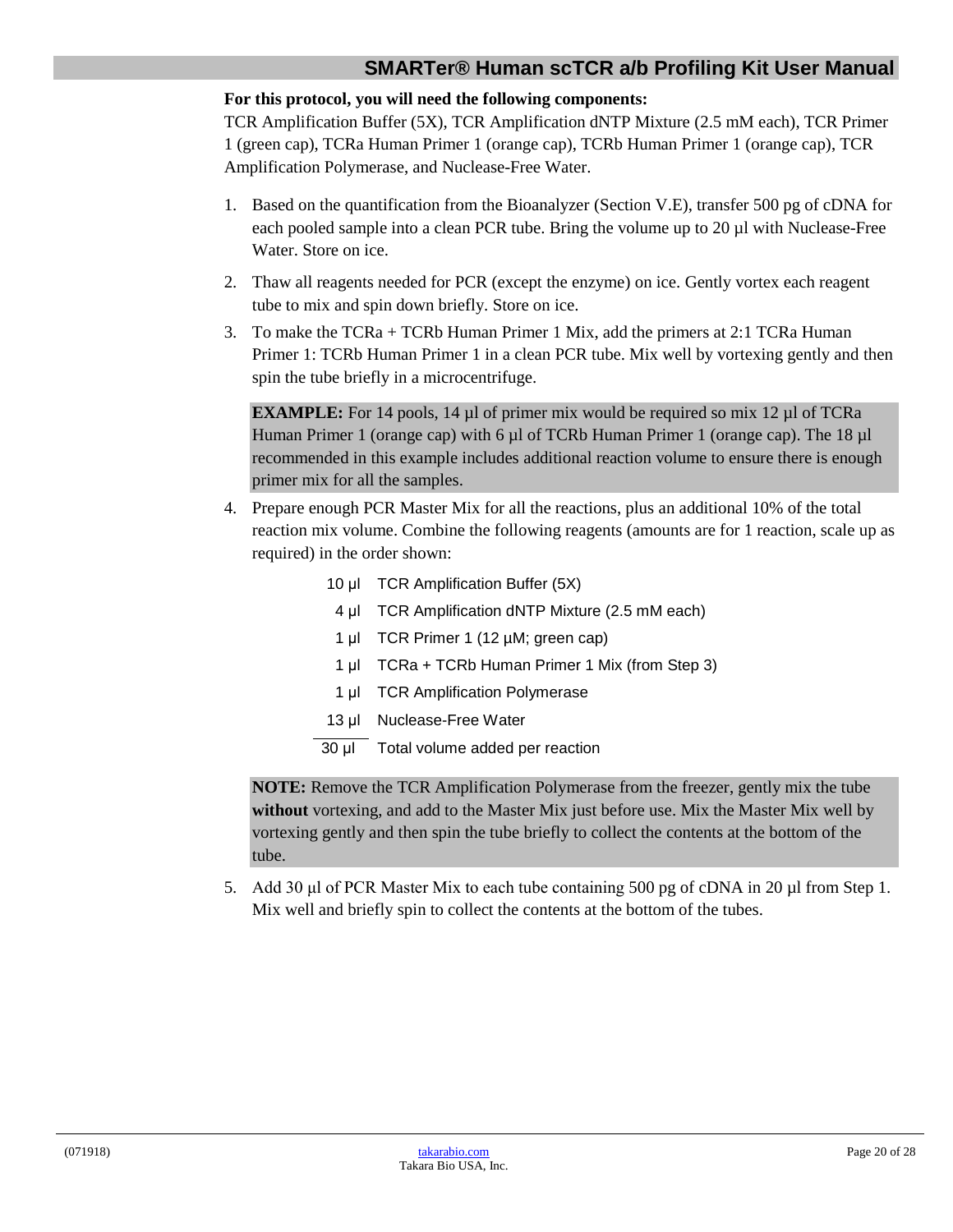6. Place the tubes in a preheated thermal cycler with a heated lid and run the following program:

```
TCR-specific PCR 1
    95°C 1 min
16 cycles:
       98°C 10 sec
       60°C 15 sec
       68°C 45 sec
     4°C forever
```
#### **STOPPING POINT:** The tubes may be stored at 4<sup>o</sup>C overnight.

#### **2. TCR-specific PCR 2**

This PCR further amplifies sequences corresponding to full-length TCR variable regions and adds Illumina HT sequencing adapters using a semi-nested approach. The TCR Primer 2 Forward HT Index primers anneal to a sequence added by TCR Primer 1 and add Illumina P7-i7 index sequences. The nested TCRa and/or TCRb Human Primer 2 Reverse HT Index primers anneal to sequences in TCR constant regions that are internal to the sequences bound by TCRa Human Primer 1 and TCRb Human Primer 1 and add both the Illumina Read 1 sequence and P5-i5 index sequences.

#### **IMPORTANT:**

- Different combinations of Forward HT indexes (F1–F12) and Reverse HT indexes (aR1/bR1 for the 96-reaction kit, aR1-aR5/bR1-bR5 for the 480-reaction kit) must be used for each sample if samples are to be multiplexed on a single flow cell (See Appendix C).
- If using the 480-reaction kit, a different set of TCRa + TCRb Human Primer 2 Reverse HT Indexes is required for each plate. (e.g., Plate 1 uses Human aR1 and Human bR1, Plate 2 uses Human aR2 and Human bR2, etc.).
- The control pools alongside the plate will not be sequenced, and thus the indexes can be reused for these pools. See Appendix A for further details.

#### **For this protocol, you will need the following components:**

TCR Amplification Buffer (5X), TCR Amplification dNTP Mixture (2.5 mM each), TCR a/b Human Indexing Primer Set HT for Illumina (blue caps: forward primers; red caps: reverse primers), TCR Amplification Polymerase, and Nuclease-Free Water.

- 1. Thaw all reagents needed for PCR (except the enzyme which should be kept in the  $-20^{\circ}$ C freezer until just before use) on ice. Gently vortex each reagent tube to mix and spin down briefly. Store on ice.
- 2. To make the  $TCRa + TCRb$  Human Primer 2 Reverse HT Index Mix, add the primers at 2:1 TCRa Human Primer 2 Reverse HT Index: TCRb Human Primer 2 Reverse HT Index in a clean PCR tube. Mix well by vortexing gently and then spin the tube briefly in a microcentrifuge.

**NOTE:** For 14 pools, 14 µl of primer mix would be required; mix 12 µl of TCRa Human Primer 2 Reverse HT Index with 6 µl of TCRb Human Primer 2 Reverse HT Index (cap labels Human aR1 and Human bR1 in the 96-reaction kit. The 480-reaction kit includes Human aR1-aR5 and Human bR1-bR5).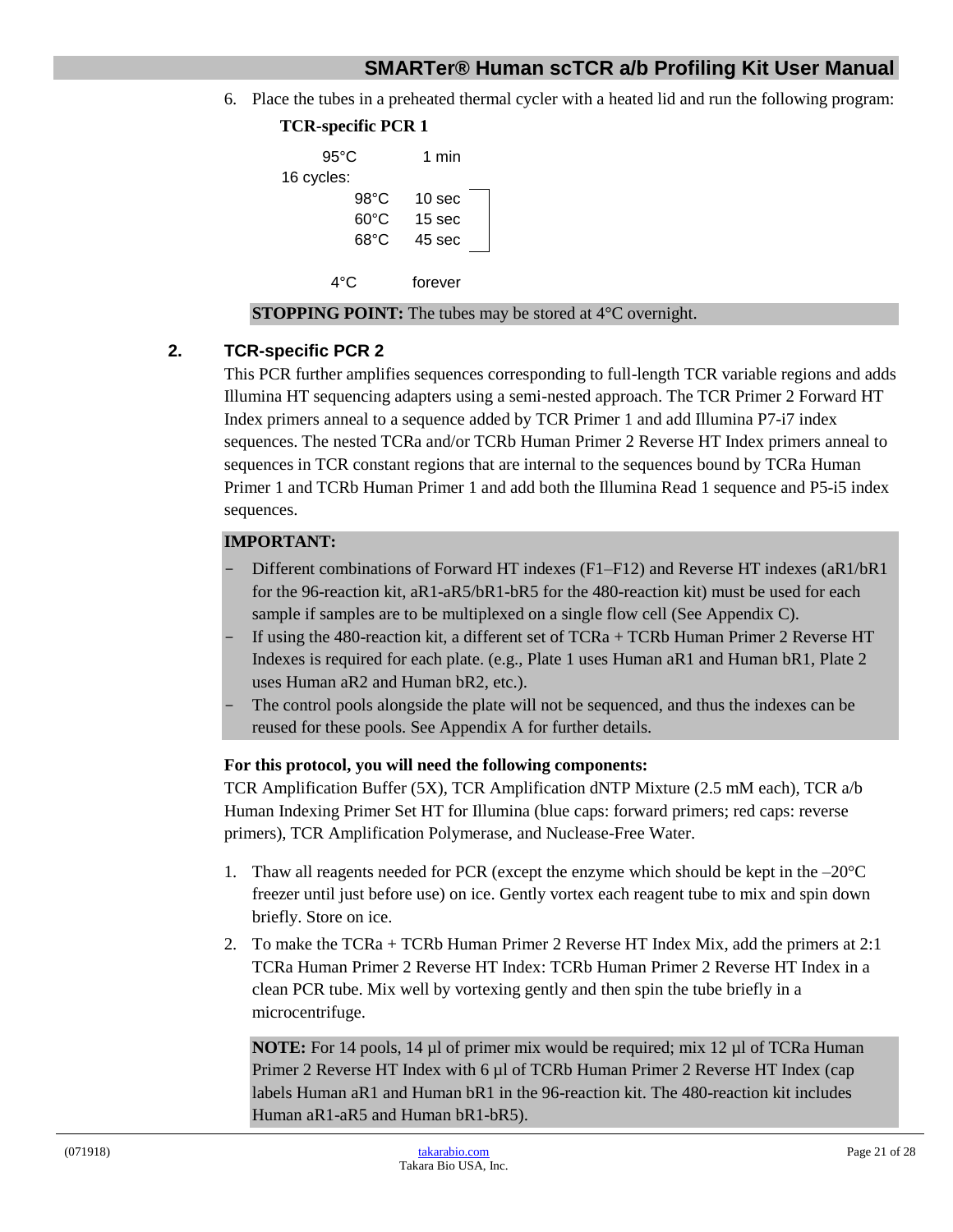- 3. Prepare enough PCR Master Mix for all of the reactions, plus 10% of the total reaction mix volume per reaction. Combine the following reagents in the order shown:
	- 10 μl TCR Amplification Buffer (5X)
		- 4 μl TCR Amplification dNTP Mixture (2.5 mM each)
		- 1 μl TCRa + TCRb Human Primer 2 Reverse HT Index Mix (from Step 2)
	- 1 μl TCR Amplification Polymerase (1.25 U/µl)
	- 32 μl Nuclease-Free Water
	- 48 μl Total volume added per reaction

**NOTE:** Remove the TCR Amplification Polymerase from the freezer, gently mix the tube **without** vortexing, and add to the Master Mix just before use. Mix the Master Mix well by vortexing gently and then spin the tube briefly to collect the contents at the bottom of the tube.

- 4. For each reaction, add 48 μl of PCR Master Mix to a clean 0.2-ml tube.
- 5. Add 1 μl of PCR product from PCR 1 (Section V. F.1) to each tube.
- 6. Add 1 μl of the appropriate TCR Primer 2 Forward HT Index primer (12.5 μM; blue cap; cap label F1-F12) to each sample (each sample requires a different forward index). Mix well and briefly spin to collect the contents at the bottom of the tube(s). Use indexes F1 and F2 again for the positive and negative control pools, respectively. Since these samples do not require sequencing, the same indexes can be repeated.
- 7. Place the tube(s) in a preheated thermal cycler with a heated lid and run the following program:

#### **TCR-specific PCR 2**

| $95^{\circ}$ C |                | 1 min             |  |
|----------------|----------------|-------------------|--|
| 14 cycles:     |                |                   |  |
|                | $98^{\circ}$ C | 10 <sub>sec</sub> |  |
|                | $60^{\circ}$ C | 15 <sub>sec</sub> |  |
|                | $68^{\circ}$ C | 45 sec            |  |
|                |                |                   |  |
|                | 4°€            | forever           |  |

**STOPPING POINT:** The tubes may be stored at 4<sup>o</sup>C overnight.

# <span id="page-21-0"></span>**G. Protocol: Purification of Amplified Libraries Using Agencourt AMPure XP Beads**

The TCR sequencing library is size-selected and purified using AMPure XP beads. This approach involves two rounds of size selection, which together remove primers, primer dimers, and PCR products containing undersized or oversized inserts. In the first round, fragments larger than ~900 bp are immobilized on beads and removed from the supernatant. In the second round, the supernatant is added to fresh beads, which immobilize fragments within the desired size range of ~400–900 bp. The beads are then washed with 80% ethanol and fragments are eluted with Elution Buffer. This approach preserves library yield and complexity while maximizing the relevance and consistency of downstream sequencing results.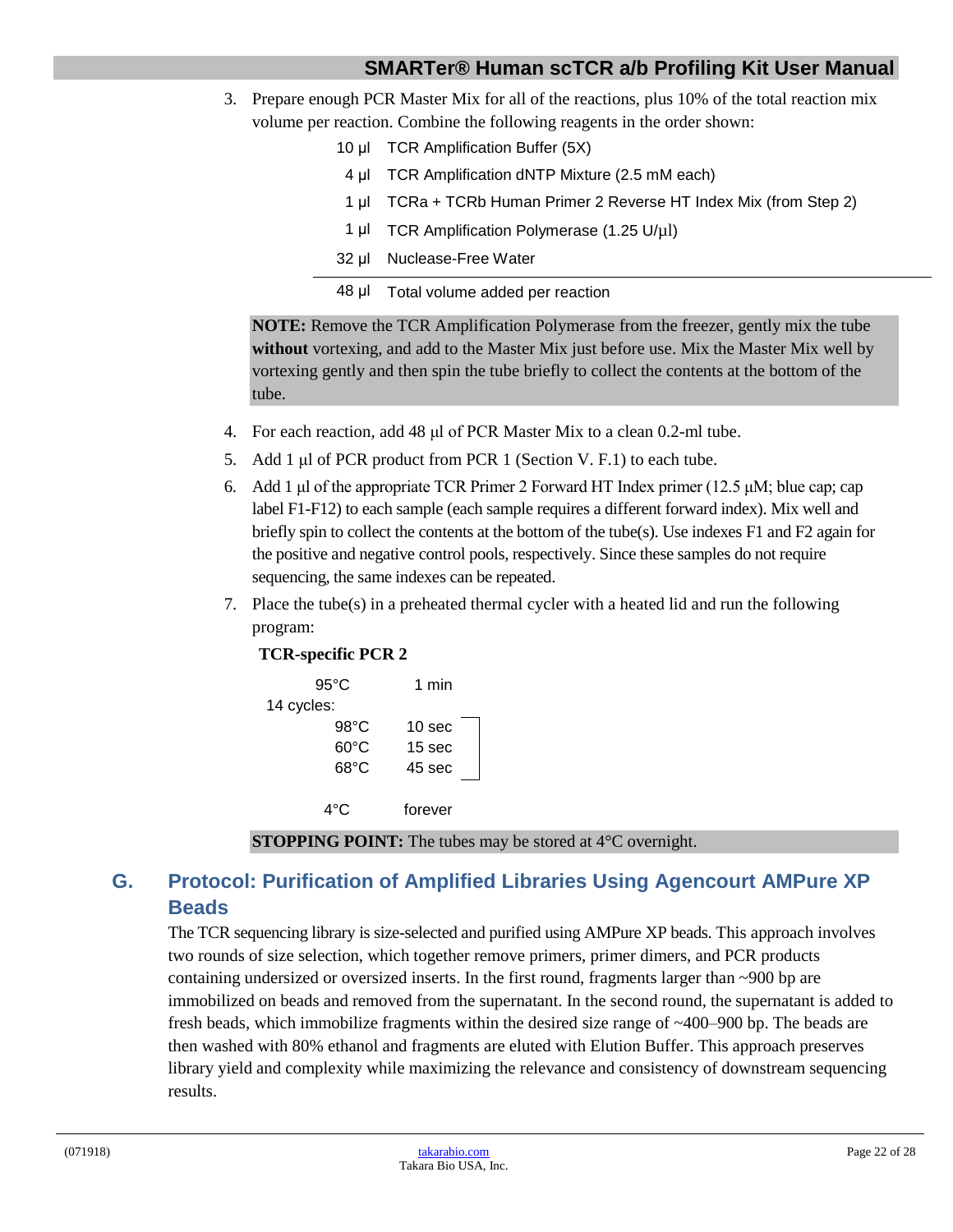#### **NOTES:**

- This is a second purification step and requires different volumes of reagents and incubation times than the protocol described in Section V.D. **DO NOT** interchange the protocols.
- Aliquot AMPure XP beads into 1.5-ml tubes upon receipt in the laboratory.
- Before each use, bring bead aliquots to room temperature for at least 30 minutes and mix well to disperse.
- You will need 400 µl of freshly prepared 80% ethanol per sample.

#### **For this protocol, you will need the following components:**

Agencourt AMPure XP PCR Purification beads (provided by the user), 80% ethanol (provided by the user; made fresh), a magnetic separation device for 0.2-ml tubes/tube strips or a 96-well plate (provided by the user), and Elution Buffer.

- 1. Vortex AMPure XP beads until evenly mixed, then add 22.5 μl of AMPure XP beads to each sample.
- 2. Mix thoroughly by pipetting the entire volume up and down at least 10 times. **NOTE:** The beads are viscous; pipette the entire volume, and push it out slowly. **Do not vortex. Vortexing will generate bubbles, making subsequent handling of the beads difficult.**
- 3. Incubate at room temperature for 8 minutes to let the DNA bind to the beads.
- 4. Briefly spin the samples to collect the liquid from the side of the tube or sample well. Place the samples on the magnetic separation device for  $\sim$  5 min or longer, until the liquid appears completely clear and there are no beads left in the supernatant. The time required for the solution to clear will depend on the strength of the magnet.

**NOTE:** Ensure that the solution is completely clear, as any bead carryover will decrease the efficiency of size selection. There is no disadvantage in separating the samples for longer than 5 min.

- 5. While the reaction tubes are sitting on the magnetic separation device, use a pipette to transfer the supernatant (which contains your library) to clean PCR tubes.
- 6. Remove the tubes containing the beads from the magnetic separation device and discard them. Add 10 μl of AMPure XP beads to each tube containing supernatant. **NOTE:** Ensure that the beads are fully resuspended before use. If the beads appear to have settled at the bottom of the tube, **gently** vortex to ensure that they are completely mixed.
- 7. Mix thoroughly by pipetting the entire volume up and down at least 10 times. **NOTE:** The beads are viscous; pipette the entire volume, and push it out slowly. **Do not vortex. Vortexing will generate bubbles, making subsequent handling of the beads difficult.**
- 8. Incubate at room temperature for 8 min to let the DNA bind to the beads.
- 9. Place the tubes on the magnetic separation device for  $\sim$  10 min or until the solution is completely clear.
- 10. While the tubes are sitting on the magnetic separation device, remove the supernatant with a pipette and discard it (the library is now bound to the beads.)
- 11. Keep the tubes on the magnetic separation device. Add 200 μl of freshly made 80% ethanol to each sample without disturbing the beads, to wash away contaminants. Wait for 30 seconds and use a pipette to carefully remove the supernatant containing contaminants. The library will remain bound to the beads during the washing process.
- 12. Repeat the ethanol wash (Step 11) once.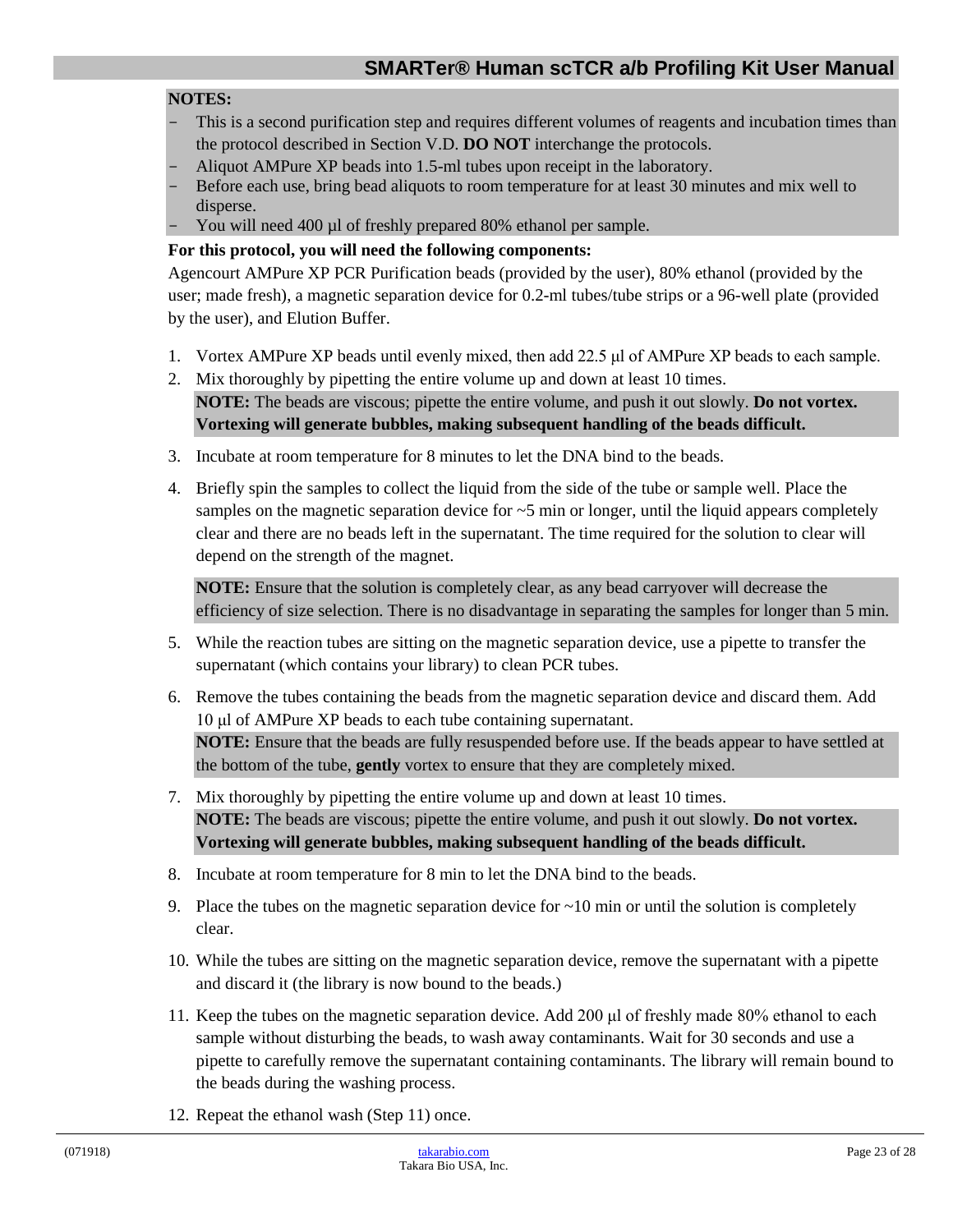- 13. Seal the tubes and briefly spin down to collect the liquid at the bottom of the well.
- 14. Place the tubes on the magnetic stand for 30 seconds, then remove all the remaining ethanol by using the eight-channel pipette. Take care to ensure that the bead pellet is not disturbed while removing the ethanol.

**NOTE:** It is important to make sure all ethanol is removed so the beads elute well and recovery is efficient

15. Let the sample tubes rest open on the magnetic separation device at room temperature for  $\sim$ 2–2.5 minutes until the pellet appears dry and is no longer shiny. You may see a tiny crack in the pellet.

**NOTES:** Be sure to dry the pellet only until it is just dry. The pellet will look matte with no shine.

- If you under-dry the pellet, ethanol will remain in the sample wells. The ethanol will reduce your library recovery rate and ultimately your yield. Allow the plate to sit at room temperature until the pellet is dry.
- If you over-dry the pellet, there will be cracks in the pellet. It will take longer than 5 min to rehydrate (Step 17) and may reduce library recovery and yield.
- − Visit **[takarabio.com/rna-seq-tips](https://www.takarabio.com/learning-centers/next-generation-sequencing/faqs-and-tips/get-smarter-tools-and-tips-for-rna-seq)** to view examples of moist, dry, and overly dry pellets.
- 16. Once the bead pellet has dried, remove the tubes from the magnetic separation device and add 17 μl of Elution Buffer to cover the pellet. Remove the samples from the magnetic separation device and mix thoroughly by pipetting up and down to ensure complete bead dispersion.

**NOTE:** Be sure that the beads are completely resuspended. The beads can sometimes stick to the insides of the tube.

- 17. Incubate at room temperature for at least 5 min to rehydrate.
- 18. Briefly spin the samples to collect the liquid from the side of the tube or sample well. Place the samples back on the magnetic separation device for 2 min or longer, until the solution is completely clear.

**NOTE:** There may be a small population of beads that do not pellet against the magnet during incubation. Pipet these unpelleted beads up and down to resuspend them with the supernatant, and then pipet them towards the magnet where the rest of the beads have already pelleted (without disrupting the existing pellet). Continue the incubation until there are no beads left in the supernatant.

19. Transfer clear supernatant containing the purified TCR library from each tube to a nuclease-free, lowadhesion tube. Label each tube with sample information and store at –20°C.

**STOPPING POINT:** The samples may be stored at  $-20^{\circ}$ C.

# <span id="page-23-0"></span>**H. Protocol: Library Validation and Quantification**

To determine whether library production, purification, and size selection were successful, we recommend analyzing and quantifying the final libraries using the Agilent 2100 Bioanalyzer and the DNA 1000 Kit (Agilent, Cat. No. 5067-1504). Alternatively, the libraries can be quantified by qPCR using the NGS Library Quantification Kit (Takara Bio, Cat No. 638324). Please refer to the corresponding user manuals for detailed instructions.

1. Aliquot 1 µl of the amplified cDNA for validation using the Agilent 2100 BioAnalyzer and the DNA 1000 Kit (Agilent, Cat. No. 5067-1504).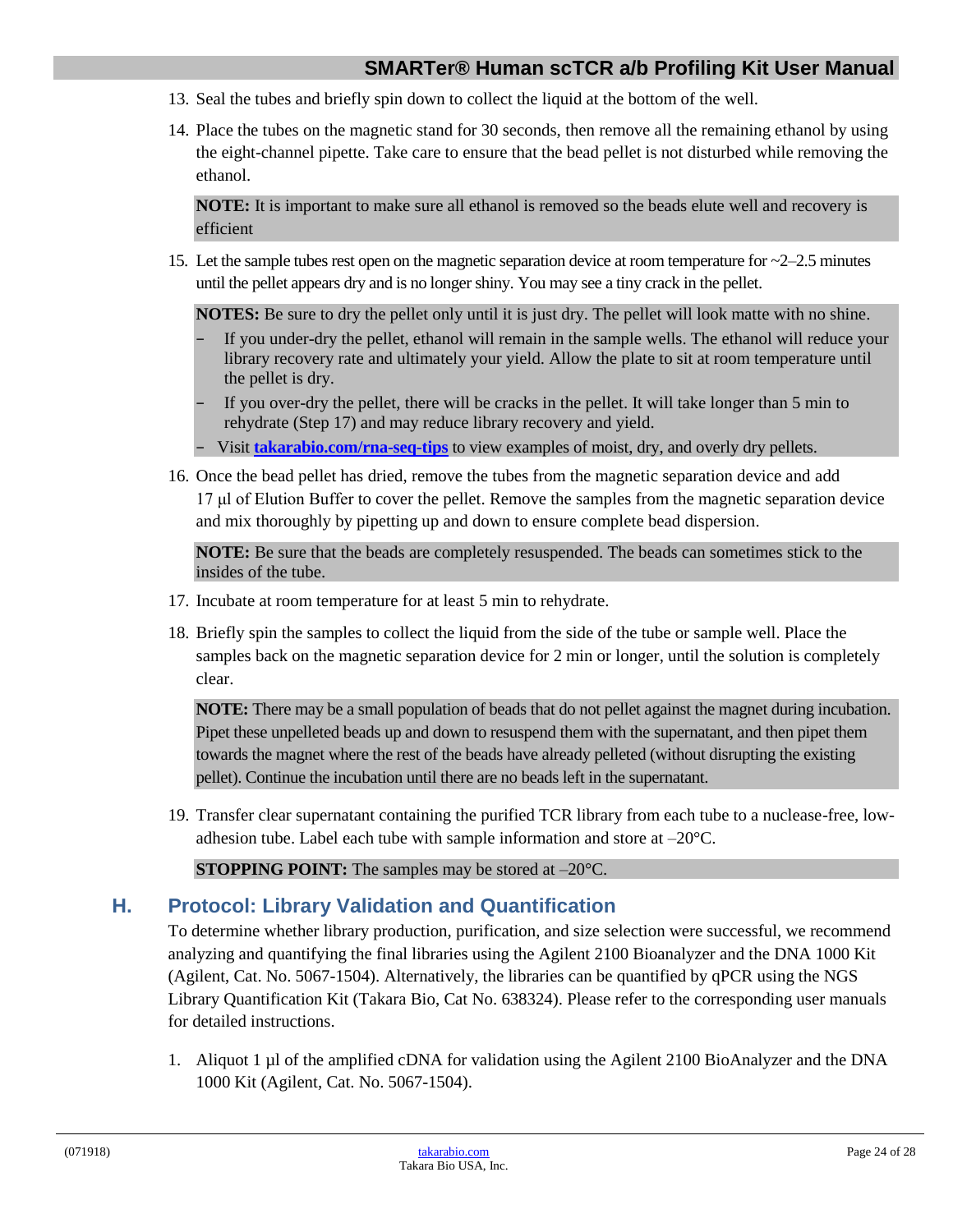- 2. Compare the results for your samples with Figure 7 (Panels  $A \& B$ ) to verify whether each sample is suitable for further processing. Successful library production and purification should yield no product for negative control reactions, and a broad peak spanning 550 bp to 1,200 bp, with a maximum between ~700 bp and ~900 bp for positive controls and samples generated from cells containing TCR libraries.
- 3. To quantify the libraries, set the region table to measure between 550 and 1,200 bp. After manual integration of the region between 550 and 1,200 bp, the pool of Jurkat cells in the example below (Panel A) shows a concentration of 12.8 nM, and the pool of 5 pg Control Jurkat Total RNA (Panel B) shows a concentration of 20.7 nM.
- 4. Following validation, libraries are ready for sequencing on Illumina platforms. See Appendix B for sequencing guidelines.



<span id="page-24-1"></span><span id="page-24-0"></span>**Figure 7. Example electropherogram results for TCR-α and TCR-β libraries.** Libraries containing TCR-α and TCR-β sequences were generated using the SMARTer Human scTCR a/b Profiling Kit. All libraries were produced using 16 cycles of amplification for the cDNA PCR (profiles of cDNA for these libraries are shown in Figure 6), 16 amplification cycles for TCR PCR 1 and 14 amplification cycles for TCR PCR 2. Following purification and size selection, libraries were analyzed on an Agilent 2100 Bioanalyzer using the DNA 1000 Kit. Peaks labeled "LM" and "UM" correspond to DNA reference markers included in each analysis. The libraries produced from a pool of sorted Jurkat cells or the 5 pg Control Jurkat Total RNA pool show broad peaks between ~650- to 1,150-bp and maximal peaks in the range of ~700- to 900-bp (the NRC is flat within this range). Peaks labeled "LM" and "UM" correspond to DNA reference markers included in each analysis. **Panel A.** 8 x sorted Jurkat cell pooled sample, the library concentration in the 550- to 1,200-bp range is 12.8 nM. **Panel B.** 8 x 5 pg Control Jurkat Total RNA pooled sample. The positive control in this example shows a concentration of 20.7 nM in the 550- to 1,200-bp range. **Panel C.** NRC pooled sample. The no RNA control shows no library is produced. **Note:** It is possible to see some variability in the profile of the peaks, as shown by Panel A and Panel B. The distinct peaks seen in Panel B represent TCR-α (larger peak) and TCR-β (smaller peak) sequence fragments and can often be discerned. The differences in the Panel A and Panel B profiles correspond to the relative amounts of TCR-α and TCR-β present in the sample. Both profiles indicate successful library preparation.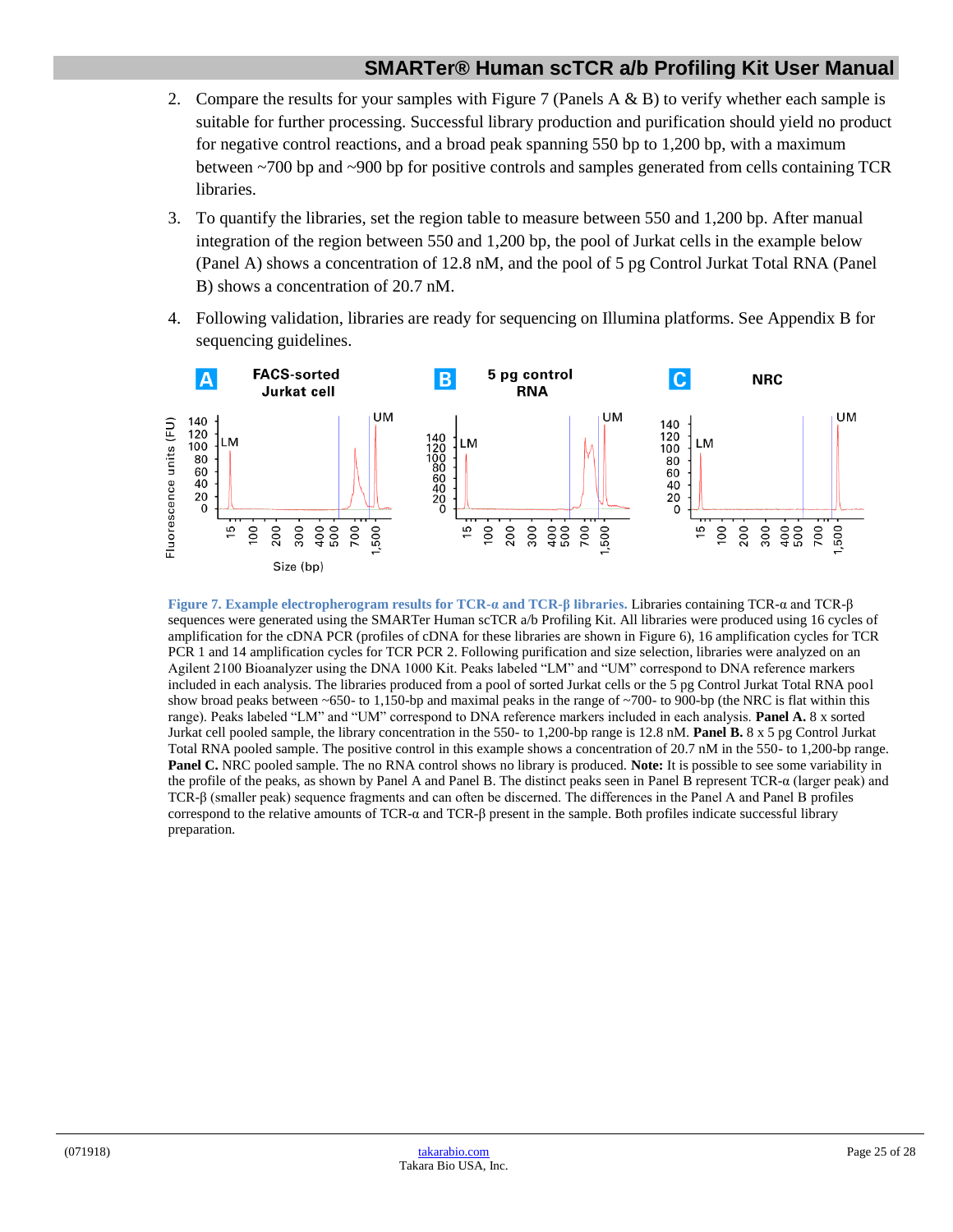# **Appendix A: Illumina HT Indexes**

Unique combinations of Illumina indexes are required to discriminate between samples when sequencing a pool of two or more libraries on a single flow cell. Consult the Illumina literature (such as the TruSeq DNA Sample Preparation Guide) for appropriate pooling guidelines.

The TCR Primer 2 Forward HT Index primers contain the Read 2 sequence and i7 indexes. These primers are labeled sequentially ("F1"–"F12"), in correspondence with Illumina indexes D701–D712.

In addition to gene-specific sequences derived from the constant regions of Human TCR-α and TCR-β, the TCRa and TCRb Human Primer 2 Reverse HT Index primers contain the Read 1 sequence and i5 indexes. Depending on the kit size, one (96-reaction kit) or five (480-reaction kit) different TCRa and TCRb Human Primer 2 Reverse HT Index primers containing unique i5 indexes are included for amplification of TCRa and TCRb, respectively. These primers are labeled sequentially ("Human aR1"-"Human aR5" or "Human bR1"-"Human bR5"), in correspondence with Illumina indexes D501–D505.

In the 96-reaction kit (Cat No. 634431), we supply sufficient indexes for the 12 libraries that are generated by the protocol (12 forward and 1 reverse indexes). In the 480-reaction kit (Cat No. 634432), we supply sufficient indexes for the 60 libraries that are generated by the protocol (12 forward and 5 reverse indexes). The pairwise combination of 12 unique i7 indexes with 5 unique i5 indexes allows for multiplexing of up to 60 samples in a single flow cell lane.

<span id="page-25-0"></span>

| <b>TCR Primer 2 Forward HT Index</b> |                    |                 |                         | TCR a/b Human Primer 2 Reverse HT Index |                    |                 |              |
|--------------------------------------|--------------------|-----------------|-------------------------|-----------------------------------------|--------------------|-----------------|--------------|
| <b>Primer ID</b>                     | <b>Illumina ID</b> | <b>Index</b>    | <b>Cell Pool</b>        | <b>Primer ID</b>                        | <b>Illumina ID</b> | <b>Index</b>    | <b>Plate</b> |
| (cap label)                          |                    | sequence        |                         | (cap label)                             |                    | sequence        |              |
| F <sub>1</sub>                       | D701               | ATTACTCG        |                         | Human aR1/                              | D <sub>501</sub>   | TATAGCCT        |              |
|                                      |                    |                 |                         | Human bR1                               |                    |                 |              |
| F <sub>2</sub>                       | D702               | TCCGGAGA        | 2                       | Human aR2/                              | D <sub>502</sub>   | ATAGAGGC        | 2            |
|                                      |                    |                 |                         | Human bR2                               |                    |                 |              |
| F <sub>3</sub>                       | D703               | CGCTCATT        | 3                       | Human aR3/                              | D <sub>503</sub>   | <b>CCTATCCT</b> | 3            |
|                                      |                    |                 |                         | Human bR3                               |                    |                 |              |
| F <sub>4</sub>                       | D704               | GAGATTCC        | $\overline{\mathbf{4}}$ | Human aR4/                              | D <sub>504</sub>   | <b>GGCTCTGA</b> | 4            |
|                                      |                    |                 |                         | Human bR4                               |                    |                 |              |
| F <sub>5</sub>                       | D705               | ATTCAGAA        | 5                       | Human aR5/                              | D <sub>505</sub>   | AGGCGAAG        | 5            |
|                                      |                    |                 |                         | Human bR5                               |                    |                 |              |
| F <sub>6</sub>                       | D706               | GAATTCGT        | 6                       |                                         |                    |                 |              |
| F7                                   | D707               | CTGAAGCT        |                         |                                         |                    |                 |              |
| F <sub>8</sub>                       | D708               | TAATGCGC        | 8                       |                                         |                    |                 |              |
| F <sub>9</sub>                       | D709               | CGGCTATG        | 9                       |                                         |                    |                 |              |
| F <sub>10</sub>                      | D710               | TCCGCGAA        | 10                      |                                         |                    |                 |              |
| F11                                  | D711               | <b>TCTCGCGC</b> | 11                      |                                         |                    |                 |              |
| F <sub>12</sub>                      | D712               | AGCGATAG        | 12 <sup>2</sup>         |                                         |                    |                 |              |

#### <span id="page-25-1"></span>**Table II. TCR a/b Human Indexing Primer Set HT for Illumina index sequences**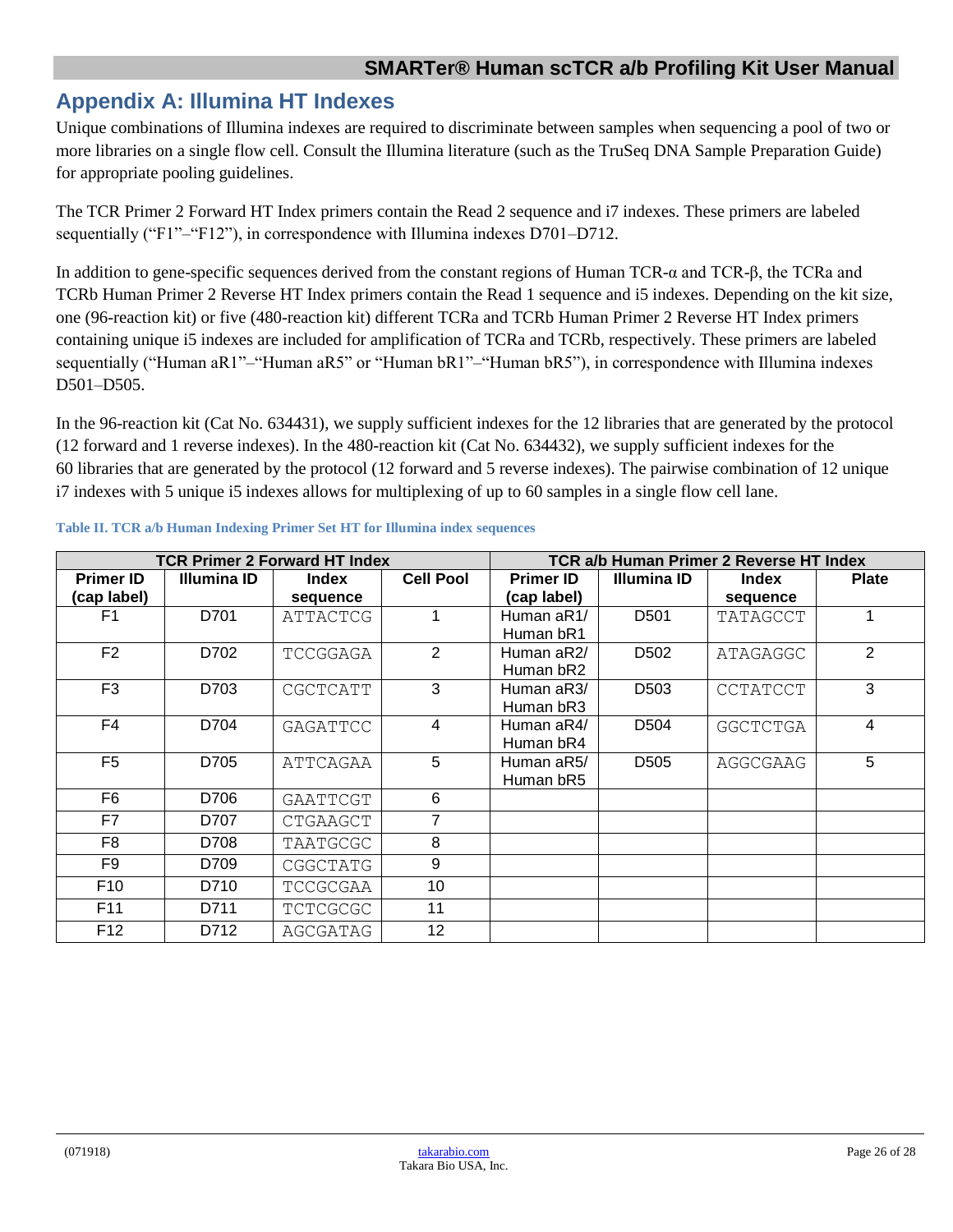# **Appendix B: Guidelines for Library Sequencing**

Samples should be pooled to a final pool concentration of 4 nM. The control pool samples generated alongside your plate do not require sequencing and therefore should not be included in the final pool. This is because the controls contain the same indexes as two of your samples, making it impossible to distinguish the controls from the experimental samples during sample demultiplexing and analysis. We recommend diluting the pooled libraries to a final concentration of 13.5 pM, including a 5–10% PhiX Control v3 (Illumina, Cat. No. FC-110-3001) spike-in. While not essential, the addition of the PhiX control increases the nucleotide diversity and thus aids in high-quality data generation.

Sequencing should be performed on an Illumina MiSeq® sequencer using the 600-cycle MiSeq Reagent Kit v3 (Illumina, Cat. No. MS-102-3003) with paired-end, 2 x 300 base pair reads.

# <span id="page-26-0"></span>**Appendix C: In-line Indexes**

The SMART-seq Indexed Oligos contain in-line indexes that enable cell pooling; the in-line index begins at base 33 of Read 2. These primers are labeled sequentially, "SMART-Seq Indexed Oligo A"–"SMART-Seq Indexed Oligo H."

The pooled cell data can be demultiplexed using the in-line indexes. We have a simple piece of software called SMARTer Human scTCR Demultiplexer that can be used to demultiplex pooled samples. You can sign up to download the software on this page on our [website.](http://www.takarabio.com/hscTCR_demultiplexer)

The sequences of the in-line indexes are provided below, note that these are not required if you are using our demultiplexer as they are built into the program but are provided here for your convenience.

| Oligo name                       | Oligo ID<br>(cap label) | <b>Index Sequence</b> |
|----------------------------------|-------------------------|-----------------------|
| SMART-Seq Indexed Oligo A        | Α                       | <b>GCCAAT</b>         |
| <b>SMART-Seq Indexed Oligo B</b> | B                       | ACAGTG                |
| <b>SMART-Seq Indexed Oligo C</b> | C                       | <b>CGATGT</b>         |
| SMART-Seq Indexed Oligo D        | D                       | TGACCA                |
| SMART-Seq Indexed Oligo E        | F                       | <b>CAGATC</b>         |
| SMART-Seq Indexed Oligo F        | F                       | ACTTGA                |
| SMART-Seq Indexed Oligo G        | G                       | <b>GGCTAC</b>         |
| SMART-Seq Indexed Oligo H        | н                       | ATGTCA                |

<span id="page-26-2"></span>**Table III. SMART-Seq Indexed Oligo in-line index sequences**

# <span id="page-26-1"></span>**Appendix D: Data Analysis**

Data analysis can be performed on a variety of platforms, a detailed but nonexhaustive list of packages can be found at [https://omictools.com/rep-seq-category.](https://omictools.com/rep-seq-category)

While not required for analyses with many software packages, the initial 41 bases of Read 2 (which includes the SMART sequence and the in-line index) may need to be trimmed from raw sequence reads prior to downstream analyses (see Figure 8).